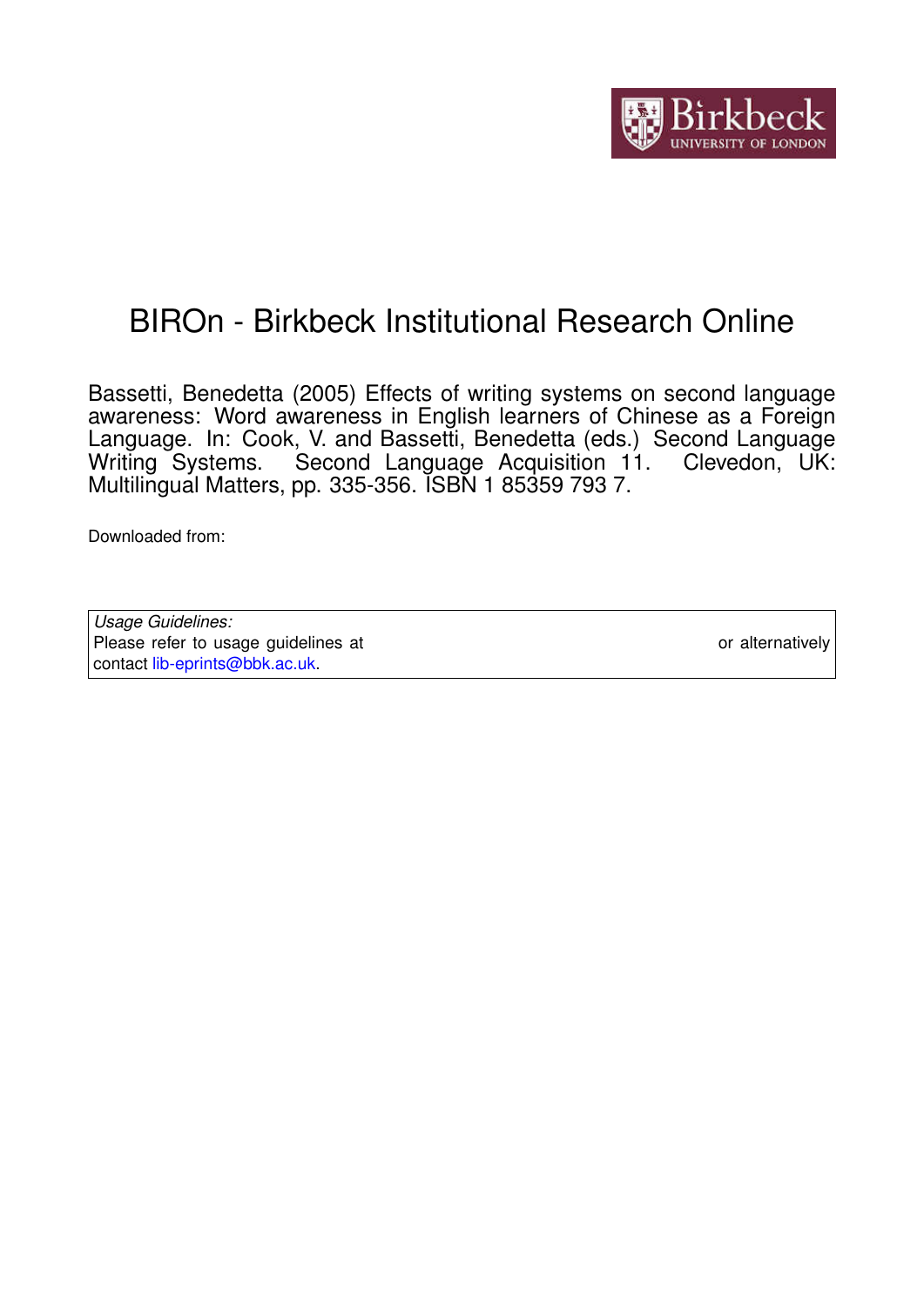

## **Birkbeck ePrints: an open access repository of the research output of Birkbeck College**

http://eprints.bbk.ac.uk

Bassetti, Benedetta (2005) Effects of writing systems on second language awareness: Word awareness in English learners of Chinese as a Foreign Language. In: Cook, Vivian J. and Bassetti, Benedetta (eds). *Second Language Writing Systems.* Clevedon, UK: Multilingual Matters. pp. 335-356. ISBN 1 85359 793 7

This is an exact copy of a chapter of a book published by Multilingual Matters (ISBN 1-85359-793-7). Copyright © 2005, Vivian J Cook and Benedetta Bassetti. It is reproduced here with permission from the author and from the publisher.

All articles available through Birkbeck ePrints are protected by intellectual property law, including copyright law. Any use made of the contents should comply with the relevant law.

Citation for this version:

Bassetti, Benedetta (2005) Effects of writing systems on second language awareness: Word awareness in English learners of Chinese as a Foreign Language. *London: Birkbeck ePrints.* Available at: http://eprints.bbk.ac.uk/archive/00000530

## Citation for the publisher's version:

Bassetti, Benedetta (2005) Effects of writing systems on second language awareness: Word awareness in English learners of Chinese as a Foreign Language. In: Cook, Vivian J. and Bassetti, Benedetta (eds). *Second Language Writing Systems.* Clevedon, UK: Multilingual Matters. pp. 335-356.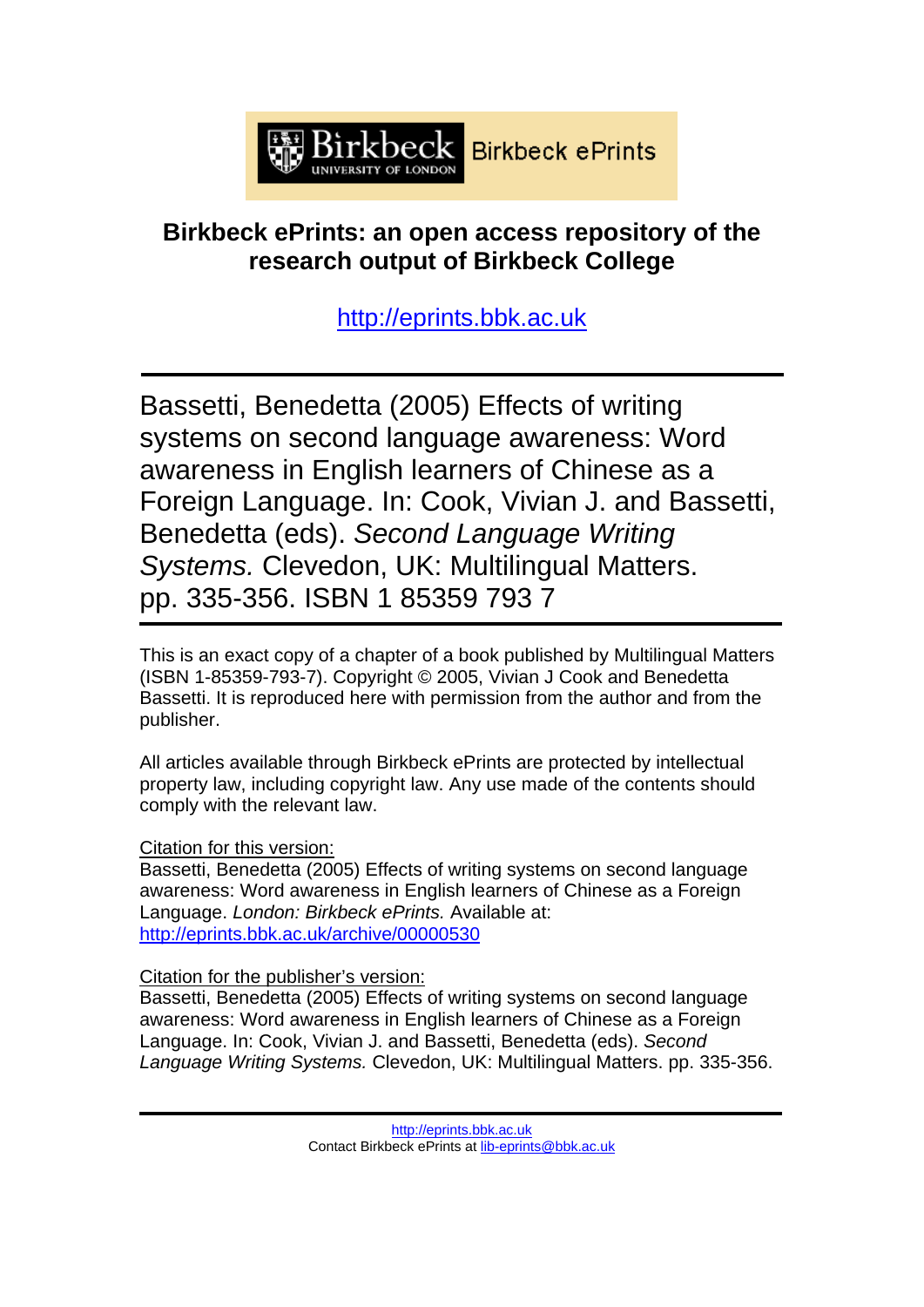**SECOND LANGUAGE ACQUISITION 11** Series Editor: David Singleton, Trinity College, Dublin, Ireland

# **Second Language Writing Systems**

Edited by Vivian Cook and Benedetta Bassetti

**MULTILINGUAL MATTERS LTD** Clevedon • Buffalo • Toronto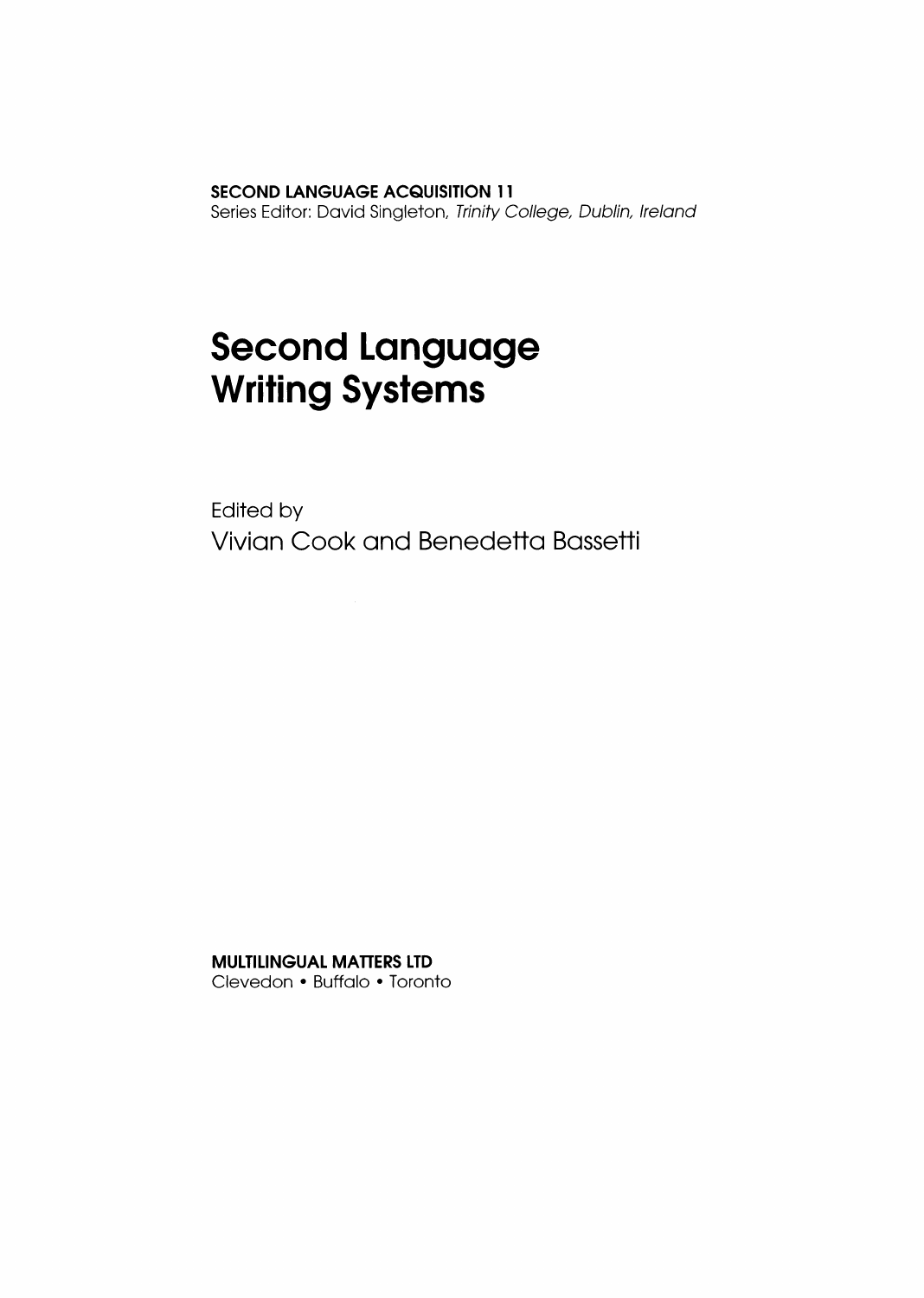### Library of Congress Cataloging in Publication Data<br>Second Language Writing Systems/Edited by Vivian Cook and Benedetta Bassetti, 1st ed.<br>Second Language Acquisition: 11 Includes index. 1. Second language acquisition. 2. Written communication-Study and teaching. 3. Language and languages-Orthography and spelling-Study and teaching.<br>3. Language and languages-Orthography and spelling-Study and teaching.<br>I. Cook, V.J. (Vivian James). II. Bassetti, Benedetta. III. Second language acqu (Buffalo, N.Y.); 11.<br>P118.2.5438 2005 418-dc22 2004022669

**British Library Cataloguing in Publication Data**<br>A catalogue entry for this book is available from the British Library.

ISBN 1-85359-794-5 (hbk)<br>ISBN 1-85359-793-7 (pbk)

#### **Multilingual Matters Ltd**

UK: Frankfurt Lodge, Clevedon Hall, Victoria Road, Clevedon BS21 7HH.<br>USA: UTP, 2250 Military Road, Tonawanda, NY 14150, USA. Canada: UTP, 5201 Dufferin Street, North York, Ontario M3H 5T8, Canada.

Copyright © 2005 Vivian Cook, Benedetta Bassetti and the authors of individual chapters.

All rights reserved. No part of this work may be reproduced in any form or by any means without permission in writing from the publisher.

Typeset by Techset Ltd.<br>Printed and bound in Great Britain by the Cromwell Press Ltd.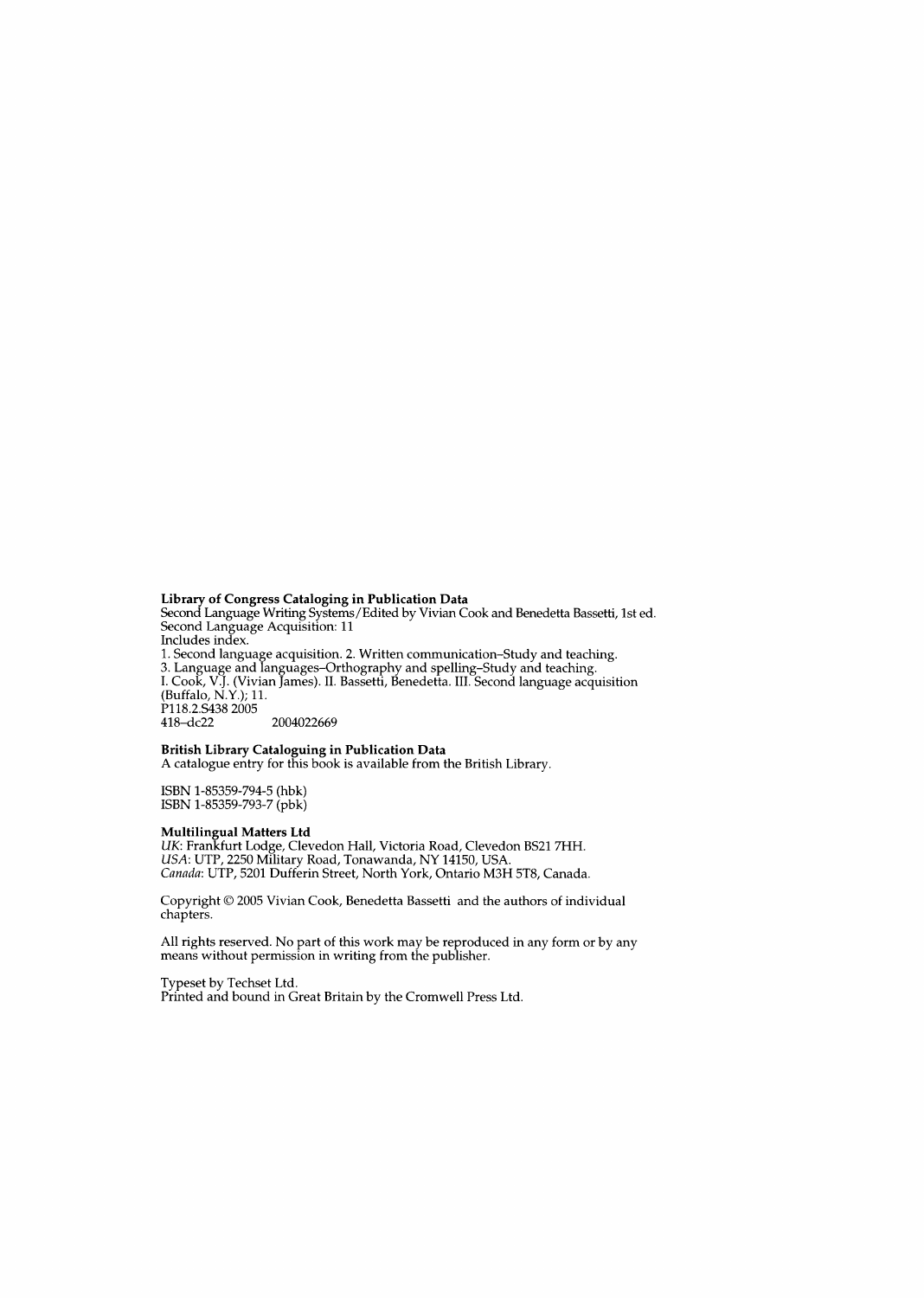Chapter 13

## Effects of Writing Systems on Second Language Awareness: Word Awareness in English Learners of Chinese as a Foreign Language

BENEDETTA BASSETTI

#### **Introduction**

Much research has shown that second language learners and users read and write their second language writing system differently from its native users, as a consequence of knowing another writing system. A relatively smaller amount of research shows that learners and users of a second language writing system (L2WS) also have a different knowledge of the linguistic units represented by their L2WS, compared with its native users. Native users of different writing systems are affected in their analysis of the spoken language by the linguistic units that their writing system represents as discrete units (by means of graphemes and orthographic conventions). When they learn a second language, they may encounter a L2 writing system that represents different linguistic units as discrete units. In that case, these multi-competent L2WS users may develop a different awareness of the linguistic units in their second language compared with native users of the target language because they know more than one writing system.

The present research shows that English learners of Chinese have different concepts of the Chinese word compared with Chinese natives, as a consequence of knowing both the English and Chinese writing systems. The word is the metalinguistic unit *par excellence* for English speakers, and their encounter with the Chinese writing system, that represents morphemes but not words as discrete units, may lead to a variety of reactions.<sup>1</sup> The conflict between a L1 writing system that represents words and a L2 writing system that represents morphemes can be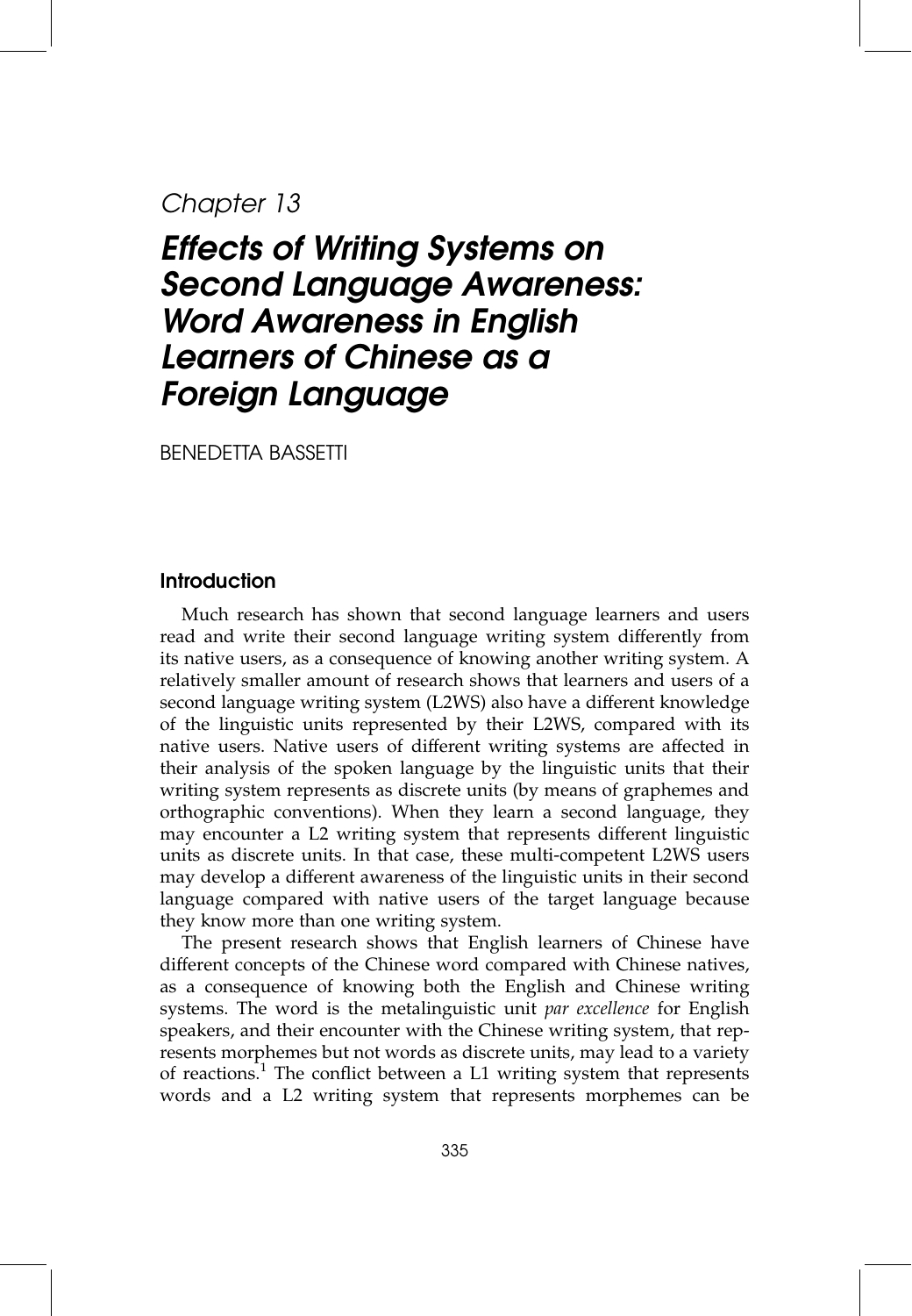solved by relying on the L1WS to determine word boundaries in the L2, but the impact of the L2WS can affect various aspects of L2 awareness and use. The conflict can be solved in different ways by different L2 learners, ranging from the integration of the two views of language to the complete rejection of the new view of language conveyed by the L2 writing system.

#### The first language writing system and second language awareness

Writing systems represent the flow of spoken language as a sequence of distinct linguistic units with clear boundaries. For instance, while phonemes overlap in speech (Lively et al., 1994), they are represented as discrete units (letters) in alphabetic writing systems. But not all writing systems represent the same linguistic units: while the graphemes of alphabetic writing systems represent phonemes, the graphemes of other writing systems represent consonants, syllables or morphemes.

Cross-orthographic research shows that writing systems affect the ability to identify and manipulate linguistic units in their users. In general, literate speakers tend to be aware of those linguistic units that are represented in their writing system. For instance, users of alphabetic writing systems are aware of phonemes, while users of syllabic writing systems are aware of syllables. Awareness of linguistic units is not related to literacy per se. Language users who are literate are still not aware of linguistic units that are not represented in their writing system, though present in their speech; for instance, Japanese children cannot perform some tasks that require awareness of phonemes, even though they are literate (Leong, 1991), because their writing system represents morphemes and morae but not phonemes; English adults can perform tasks that require awareness of words, which are represented as individuated units separated by spacing in their writing system, but not tasks requiring awareness of syllables or phrases, whose boundaries are not marked in their writing system (Miller et al., in preparation). Writing systems affect awareness of linguistic units independently of characteristics of the language: this is obvious when comparing native speakers of the same language who are users of different writing systems. For instance, literate Chinese natives, whose writing system represents monosyllabic morphemes, cannot perform some phonemic awareness tasks which can be performed by Chinese natives who learnt *pinyin*, a transcription system based on the Roman alphabet (Read et al., 1987); Kannada-speaking children, whose writing system is a semi-syllabary, cannot perform some phonemic awareness tasks which can be performed by blind Kannada children, who are users of an alphabetic braille (Prakash, 2000). This suggests the existence of orthographic relativity, whereby language users analyse language differently according to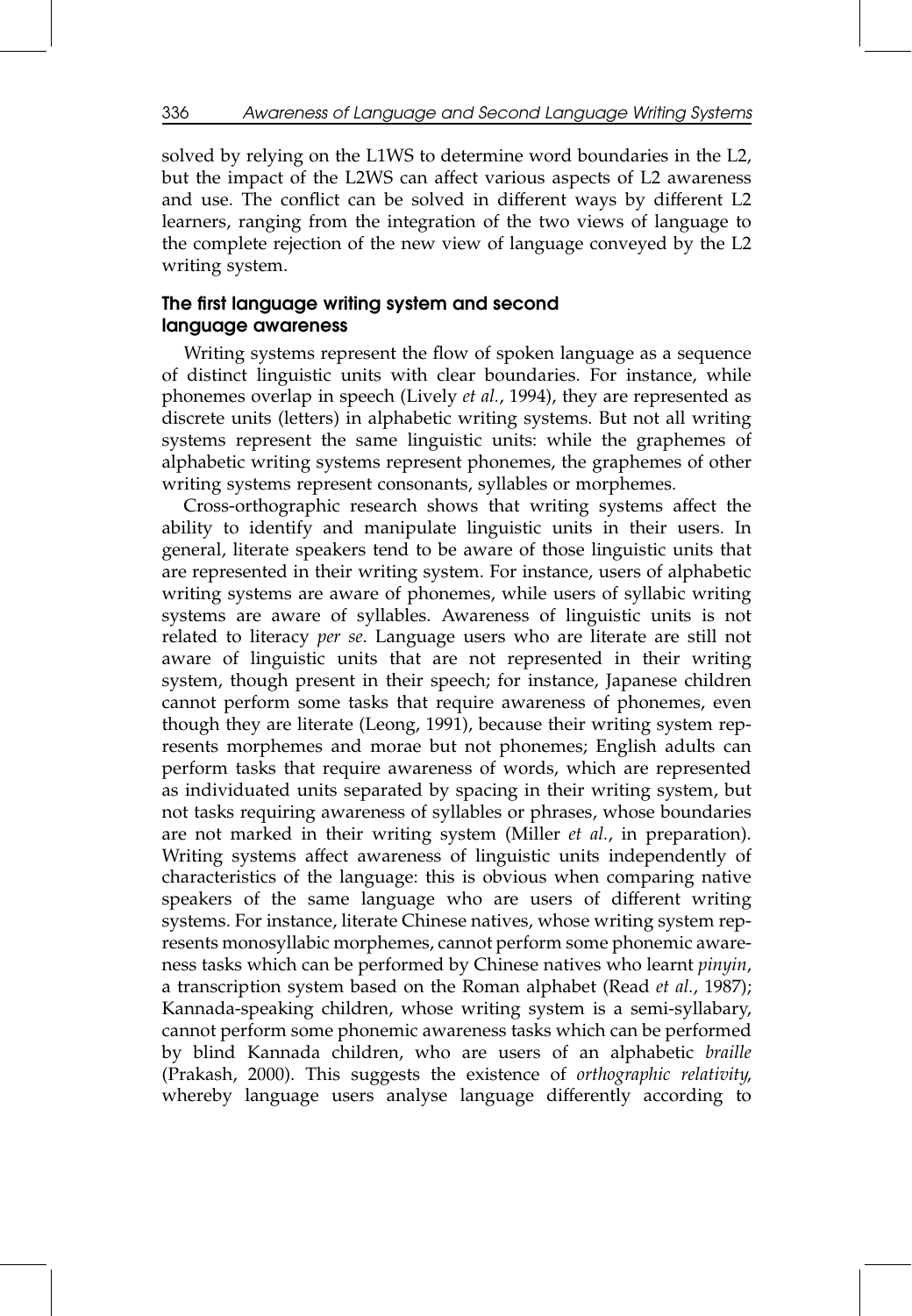which units are represented in their writing system: phonemes for English speakers, morae for Japanese speakers, morphemes for Chinese, words for English, etc. (see Bugarski's 'graphic relativity', Bugarski, 1993).

If users of different writing systems are aware of different units, what are second language users aware of? Bilingualism helps children develop some aspects of phonological awareness (Bruck and Genesee, 1995), but this does not extend to awareness of phonemes, which is only learnt through exposure to a phonemic writing system. Bilingual children are no better than monolinguals at phoneme substitution or phoneme counting tasks (Bialystok, 2001; Bialystok et al., 2003). But, if they learn to read their L1 writing system and become aware of the linguistic units it represents, they can use this awareness to analyse their L2, and perform differently from, or even better than, literate monolinguals; for instance, Hebrew users of English as a Second Language segment English words into phonemes differently from English natives (Ben-Dror et al., 1995); literate English-Greek bilingual children outperform literate English monolinguals in some English phonemic awareness tasks (Loizou and Stuart, 2003). Bilingualism per se does not make L2 users more aware of linguistic units than monolinguals, but once they acquire awareness of a linguistic unit by exposure to one writing system, L2 users can apply this awareness to other languages.

#### Word awareness in English and Chinese natives

The present study deals with *word awareness*, that is to say the conscious knowledge of the word as a linguistic unit. Word awareness is demonstrated by the ability to understand and use the term 'word', to identify words in a written or spoken text and to distinguish them from other linguistic units, so that morphemes or phrases are not considered 'words'. According to orthographic relativism, word awareness should only develop in users of those writing systems that represent words as discrete units, and it should not be present in illiterates or in those literates whose writing system does not mark word boundaries.

English is one of the writing systems that mark word boundaries; it represents orthographic words, i.e. strings of letters preceded and followed by spacing (interword spacing). In line with orthographic relativism, literate English adults understand what a 'word' is and can distinguish it from other linguistic units. Using the most widespread test of word awareness, the word segmentation task, Miller et al. (in preparation) presented a group of English natives with a series of sentences written without interword spacing (such as <icecreamisthemostpopulardessertinsummer>), and asked them to segment the sentences by drawing a line between words. Answers were almost unanimous, showing that English adults understand the meaning of 'word' and can identify words. On the other hand, research repeatedly showed that English preliterate children are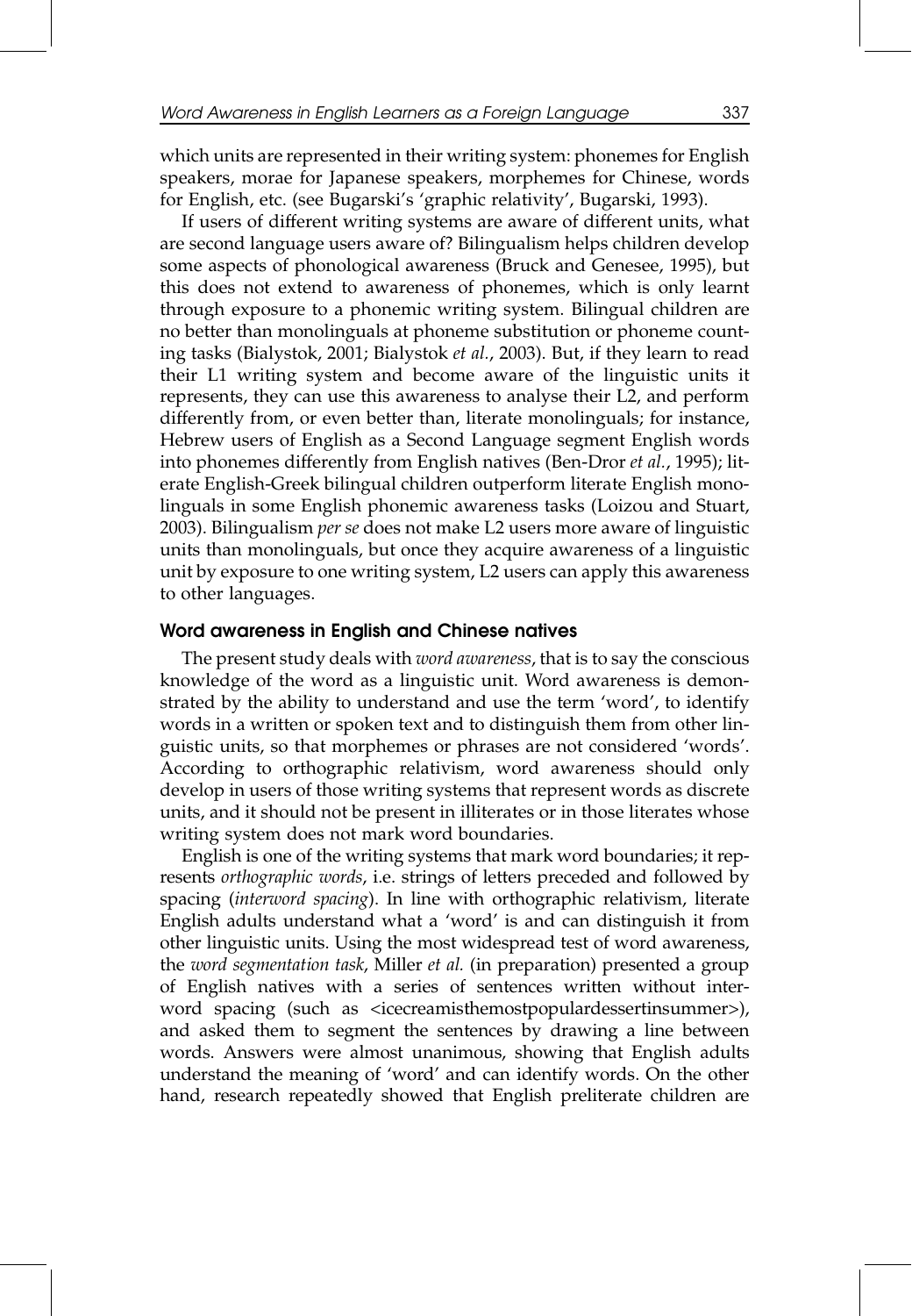not word aware: they do not understand what a 'word' is (Downing, 1970), they do not understand that the spacing between strings of letters in writing separates linguistic units (Meltzer and Herse, 1969), they cannot say whether phonemes, syllables or sentences are words or not (Downing and Oliver, 1974); and when asked to identify words in speech they identify phonemes, sentences or other linguistic units (Ferreiro, 1997). When they learn to read a word-spaced writing system, children then go through a stage where they can count written words but not spoken words (Ferreiro, 1999), and after about two years of literacy, they can consistently identify spoken words the same way as adults. Illiterate English adults also cannot identify words (for instance, they cannot identify the number of words in 'television', 'forever', 'four oxen' or 'the White House') and in general seem to think that dividing speech into words is 'meaningless' (Scholes, 1993).

Unlike the English writing system (but like Thai, Burmese, Tibetan, Japanese and other writing systems), Chinese does not mark word boundaries. Spacing is used to separate Chinese graphemes, the *hanzi* or  $zi$  (汉字, /xan tsi/). Again confirming orthographic relativism, Chinese natives (both children and adults) are not aware of words; indeed Chinese did not have a term for 'word' until the concept was imported from the West at the beginning of the 20th century (Packard, 1998). When performing a word segmentation task, Chinese natives segment the same text into words differently from each other, are inconsistent with their own previous segmentations, identify whole phrases as words and sometimes do not understand instructions asking them to identify 'words' (Hoosain, 1992; King, 1983; Miller, 2002; Sproat et al., 1996). Interestingly, Chinese natives who learnt pinyin (the Chinese romanization system, which uses interword spacing) segment Chinese texts differently from Chinese natives who only know hanzi (Tsai et al., 1998). This shows that exposure to a word-spaced writing system affects word awareness even among native speakers of the same language. In an interesting cross-linguistic experiment, Miller and his colleagues (in preparation) compared Chinese and English natives' segmentations of the same sentences, presented in Chinese and English respectively. They found that while English natives reached an almost 100% agreement on their word segmentations, Chinese natives had a significantly lower agreement rate (Miller *et al.*, in preparation).

While it appears that users of non-word-spaced writing systems are generally not aware of words, literate Chinese natives might represent a special case because of characteristics of their writing system. Each Chinese grapheme (hanzi) represents one morpheme and its corresponding spoken syllable (with very few exceptions). For instance,  $\frac{1}{2}$  represents the morpheme 'to love' and the corresponding syllable /ai/ (in the standard variety of Chinese). Chinese lexical items can be mono- or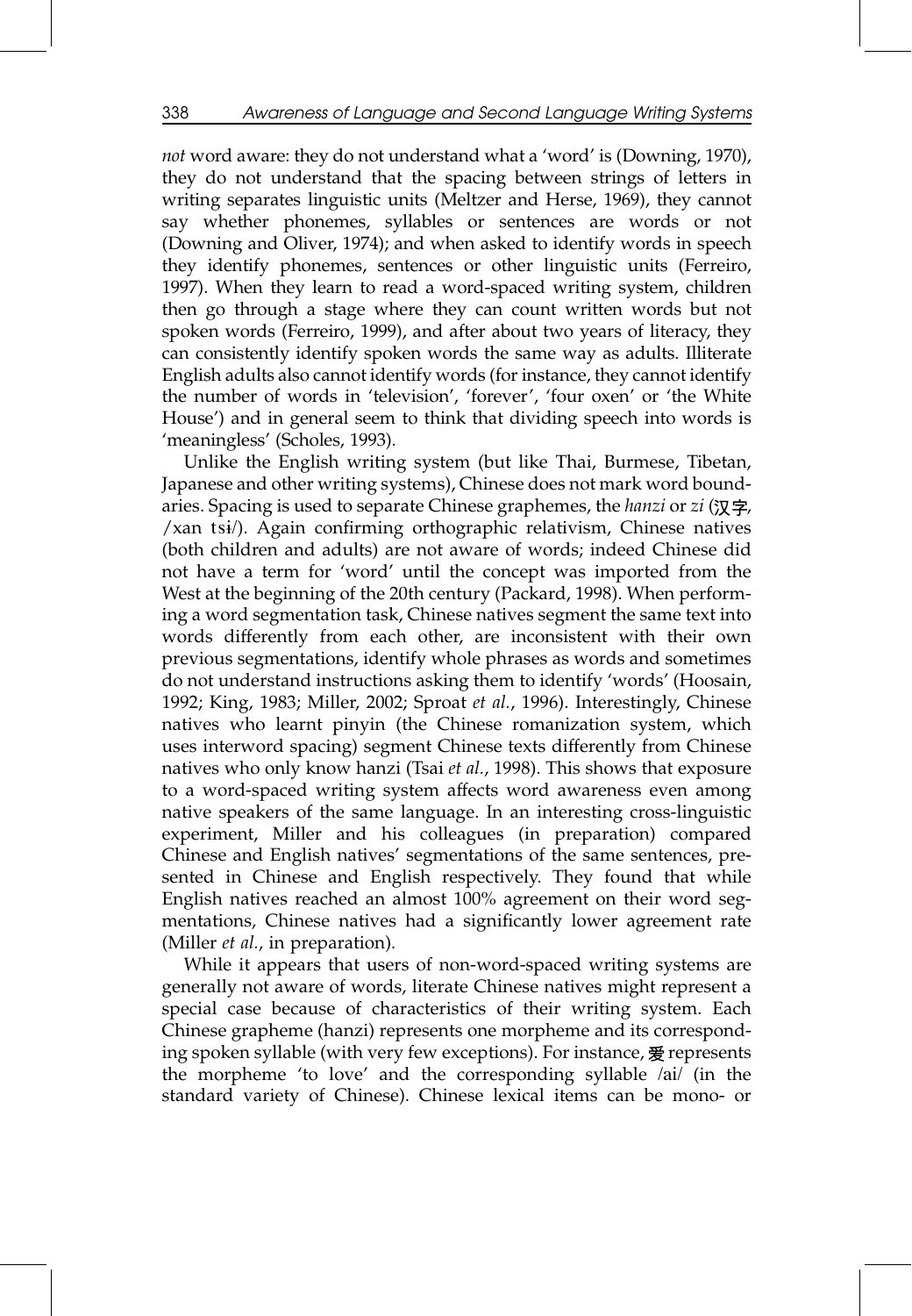polymorphemic; in written Chinese they are correspondingly mono- or multi-hanzi. For instance: /ai/ (爱, 'to love'); /ai z on/ (爱人, 'spouse'), etc. In this way, the writing system assigns one specific written form to each morpheme: while the syllable /ji/ can be written with various hanzi  $(X, E, Z, \mathbf{6}, \mathbf{4})$ , etc.), the writing system indicates that the /ji/ in /ji wan/ ('before') is written with the same hanzi as the /ji/ in /ji t $\sin/$ ('already') but not as the /ji/ in /ji san/ ('above-mentioned'). This means that the spoken /ji wan/ can be analysed as the two morphemes 'already-past' and /ji t $\sin/$  as 'already-pass through', but /ji  $\sin/$ ('above-mentioned') is not 'already-above', but 'at-above'. The same hanzi also often represents more than one morpheme, so that it may represent some that are lexical items and some that are not; when reading, the context of the sentence determines whether a hanzi represents a lexical item or a component of a polymorphemic lexical item. So  $\pm$  represents a verb in 她生孩子了 ('she gave birth to a baby'), the second morpheme in  $\overline{H} \oplus \overline{H}$  ('foreigner'), the third morpheme in 研究生 ('researcher'), and so on. This gives the false impression that  $\pm$  represents a lexical item, when in fact it is the written representation of different homophonic morphemes. It is by now clear that the hanzi plays a central role in the Chinese writing system and that its importance and versatility conceal the role of the lexical item.

Going back to language awareness, since their graphemes represent monosyllabic morphemes, Chinese natives can segment language in syllables (Miller et al., in preparation) and, for each syllable, identify the correct hanzi among the many homophonic hanzi that could represent it. For instance, they can say that /ai t $\mathcal{L}^{\text{high}}$  ('love') contains two syllables, and that the first one is written as  $\frac{1}{2}$  rather than  $\frac{1}{2}$ , 碍, 隘, 暧 or other homophonic hanzi. The ability to identify syllables with the corresponding morpheme/hanzi is an important aspect of language awareness for Chinese children acquiring literacy (Li et al., 2002), which illiterates do not have (Chao, 1976). The hanzi is recurrent in Chinese linguistic activities: text length is calculated in hanzi, dictionaries are searched by hanzi, etc. (Chao, 1968). Given the importance of the hanzi in their writing system, not surprisingly most Chinese natives think of their language as made of hanzi (T'ung and Pollard, 1982; Hannas, 1997). The status of the hanzi as the metalinguistic unit for Chinese natives is just as salient as the status of the 'word' as the metalinguistic unit for English natives. Hanzi does not mean 'a group of strokes inscribed inside a square', just like the English 'word' does not mean 'a series of letters comprised within two spaces'; hanzi are the linguistic units that everybody is aware of, recognizes and uses to talk about language. And the central role of the hanzi obfuscates the role of the lexical item for Chinese natives, in probably the same way as the central role of the word obfuscates the role of the morpheme for English natives. In this, English and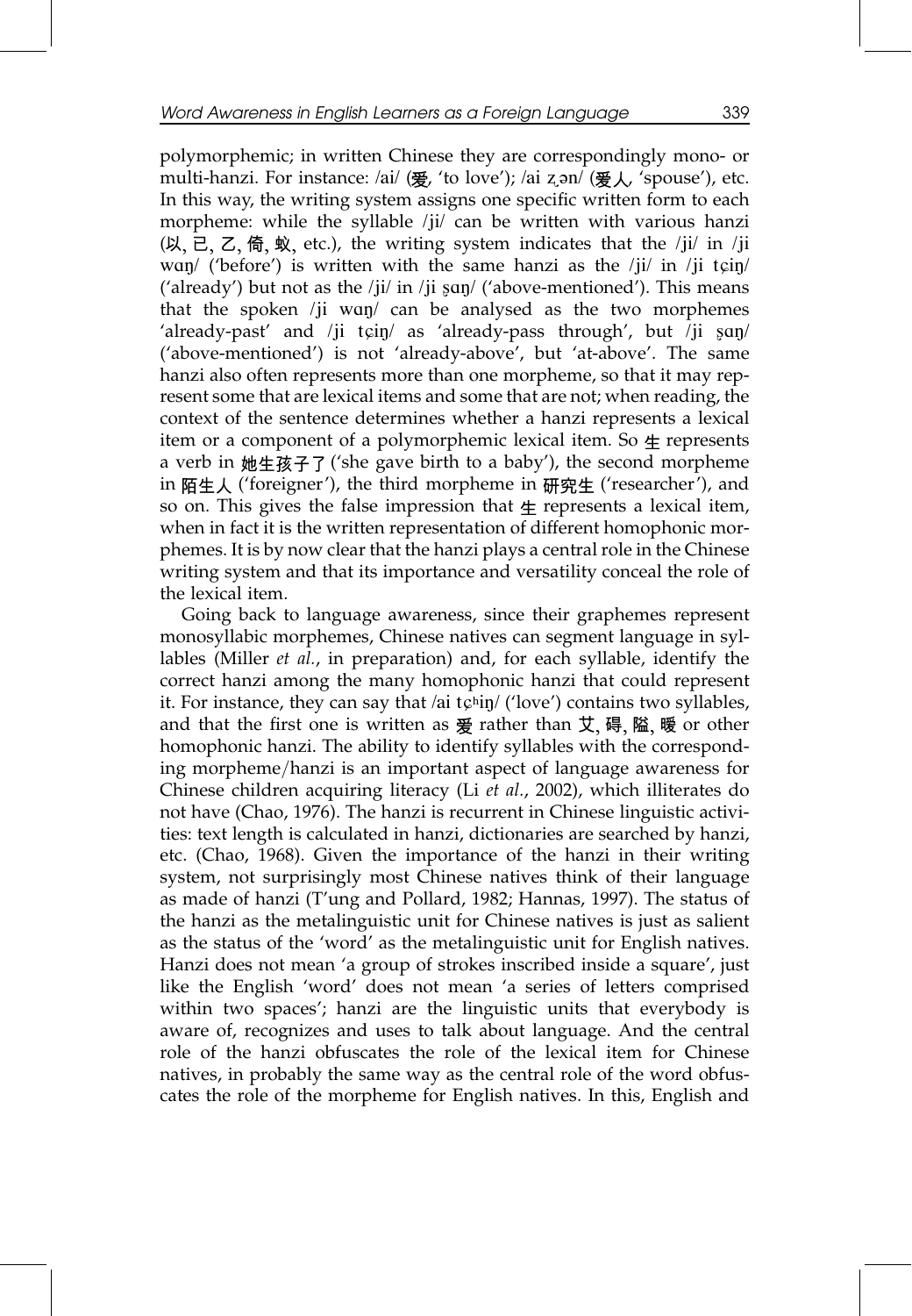Chinese natives do not differ: they are all aware of the linguistic units that are represented in their writing system.

#### Word awareness in L2 users

The evidence reviewed above supports the view that word awareness only develops with literacy in a word-spaced writing system. But does this also apply to L2 users? There is evidence that bilingualism facilitates the development of some aspects of language awareness (Cook, 1997). Are L2 users aware of words in the absence of literacy? The answer seems to be negative: bilingual prereaders are not better than monolinguals at counting words in a text (Ricciardelli, 1992) or at word segmentation and word judgement tasks (Nicoladis and Genesee, 1996); word counting in bilingual children is positively affected only by their literacy, not by their bilingualism (Edwards and Christophersen, 1988). For instance, although preliterate American children performed better than Chinese-English bilingual children in English word segmentation, a group of Chinese-English bilingual children learning to read English in the first year of primary school outperformed the American native speaker children who could not read (Hsia, 1992). Word awareness acquired through exposure to a writing system can be used to analyse another language: French-English bilingual children who are literate only in French can segment English texts in words as well as literate English children (and even perform better in the segmentation of bimorphemic compound words such as 'snowman') (Bialystok, 1986). It is clear that the ability to segment a text into words, or to decide whether something is a word, only develops with literacy in a word-spaced writing system; but once word awareness is acquired via one writing system, it can be used to analyse another language even in the absence of literacy in that language, and then bilinguals can even enjoy an advantage over literate monolinguals.

#### The Present Study

Word awareness develops in English natives as a consequence of learning to read English, and does not develop in literate Chinese natives. Since English represents orthographic words and Chinese does not, literate English speakers might use their word awareness to analyse L2 Chinese. Their concept of the Chinese word could therefore be different from that of native Chinese speakers. Given that, once word awareness is acquired, it can be used to analyse a second language, do English learners of Chinese as a Foreign Language (CFL) apply their word awareness to identifying words in Chinese? Do they have a different concept of the Chinese word compared with Chinese natives?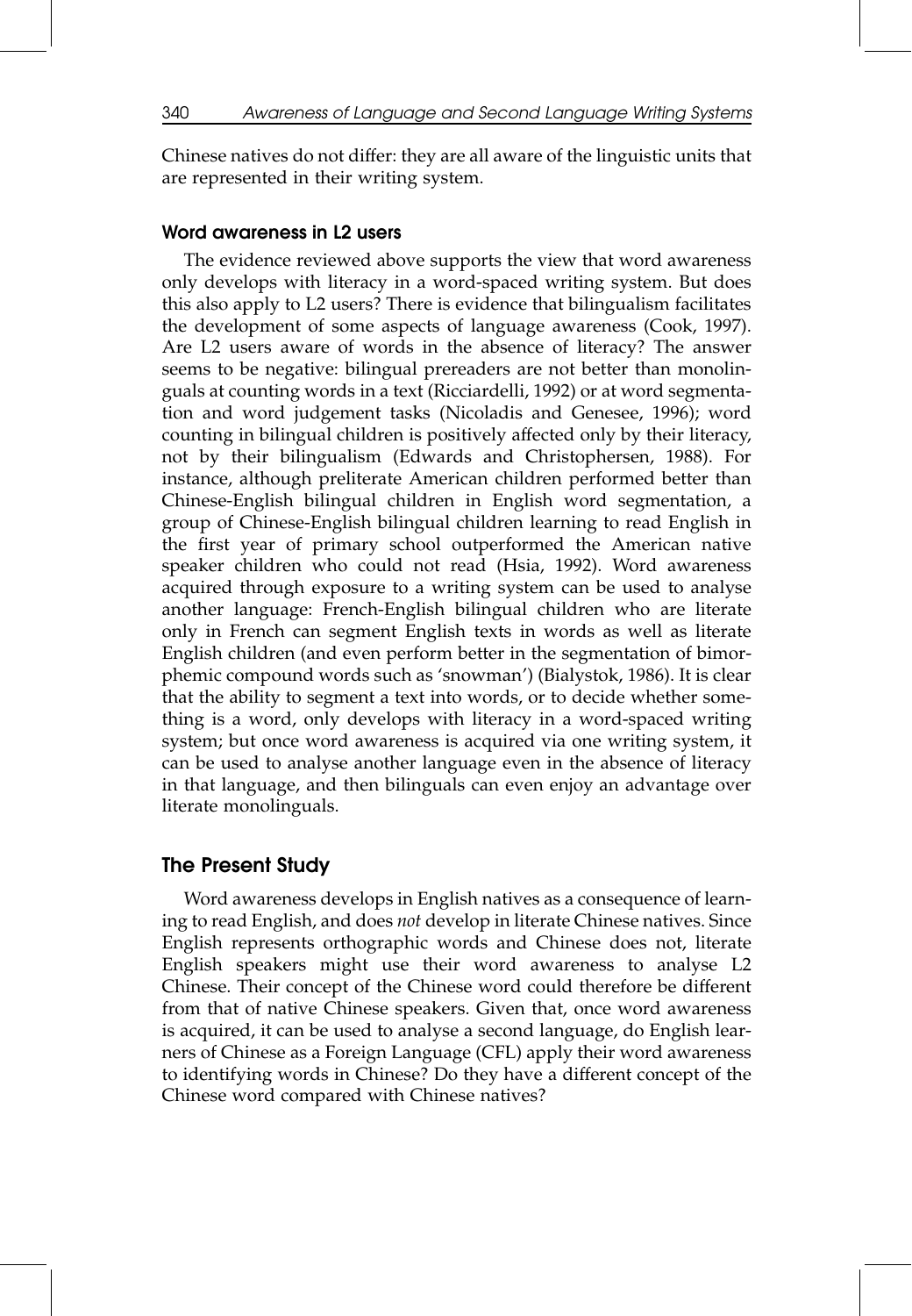In order to investigate this question, a Chinese word segmentation task was given to a group of English CFL learners and a group of Chinese natives. On the basis of previous findings, two hypotheses were proposed: (1) English CFL learners will mark shorter words; and (2) English CFL learners will show higher levels of intragroup agreement on their word segmentations. The first hypothesis was proposed because previous research had shown that Chinese natives who learnt the pinyin romanization system (which represents orthographic words) marked more word boundaries (i.e. shorter words) than Chinese natives who did not learn it (Tsai et al., 1998); it was reasoned that English CFL learners' prolonged exposure to the English writing system should have even stronger effects than a limited exposure to pinyin and should result in shorter words than those marked by pinyin-literate Chinese natives. The second hypothesis was proposed because previous research had shown that English natives segmenting English words reach almost 100% agreement, but Chinese natives segmenting Chinese have much lower levels of agreement (Miller *et al.*, in preparation); it was reasoned that if L1 word awareness can be used to analyse the second language, English CFL learners who reach such high levels of agreement in their first language should reach higher levels of intragroup agreement on Chinese segmentation than Chinese natives.

The two hypotheses were tested by means of two word segmentation tasks (a text and a sentence segmentation task respectively), whereby participants were asked to segment the materials into words. For both tasks, a one-factor between-subjects quasi-experimental design was used to test the effects of the first language writing system (English and Chinese) on average word length and on intragroup agreement rates.

#### Participants

Sixty English-speaking learners of Chinese as a Foreign Language (CFL) were recruited at various British universities. They were users of English as an L1 and as an L1 writing system, enrolled in third- or fourth-year Chinese language courses. Ninety per cent of respondents rated their own Chinese reading skills as good or proficient.

The 60 Chinese natives were native users of the standard variety of Chinese and of the Chinese writing system. They were matched to the English group in terms of educational background, had all learnt pinyin (the Chinese romanisation system) in school and most of them knew at least one additional Chinese language besides Standard Chinese, as is the norm in the People's Republic of China. Since knowledge of English could affect the results, they were given an English vocabulary test (Schmitt et al., 2001) to check that their knowledge of English was non-existent or minimal.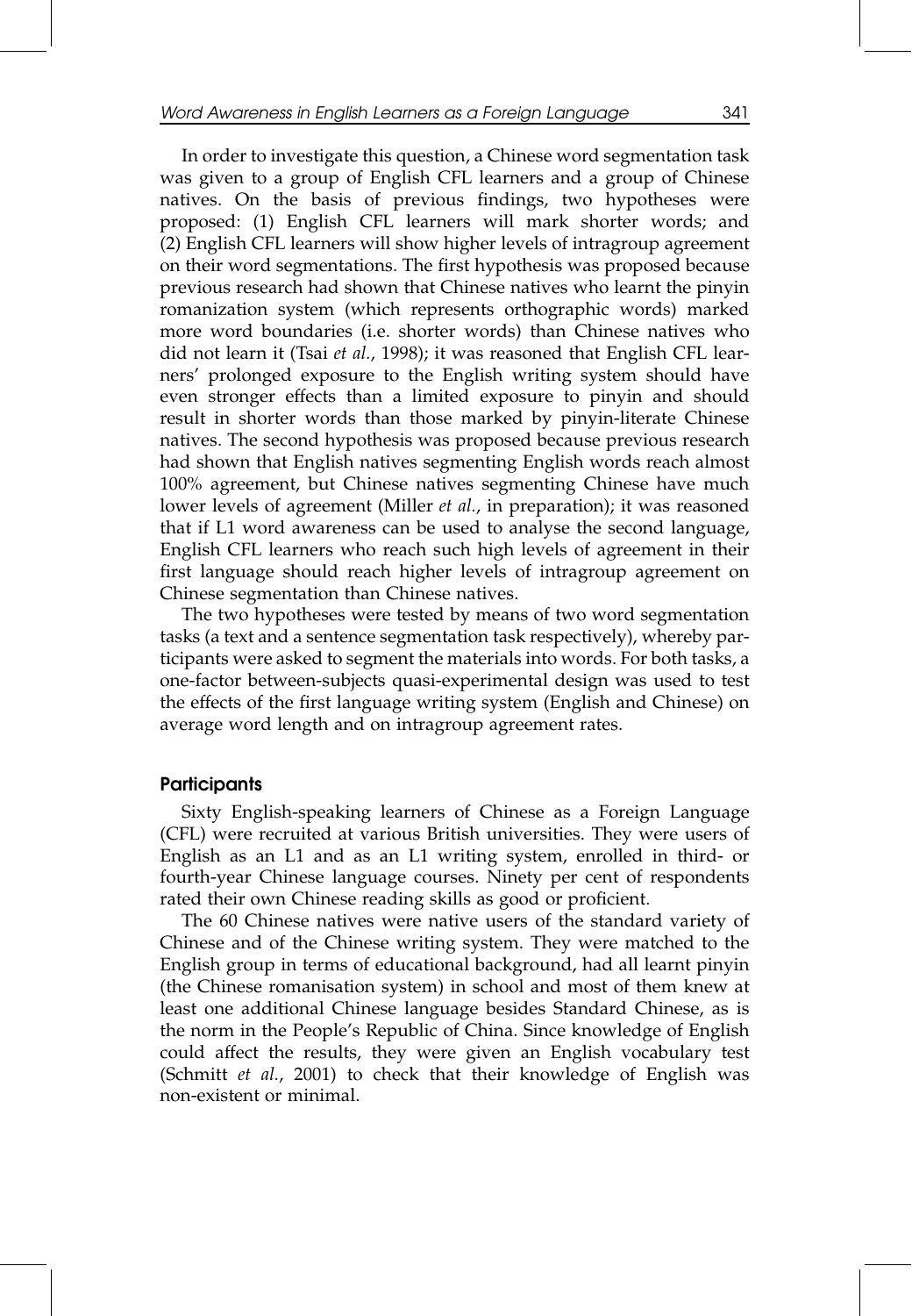#### Materials and procedure

Participants were given a set of printed materials containing two texts (for the text segmentation task) and nine sentences (for the sentence segmentation task). The written instructions invited them to draw a square around each word in the text, and a final questionnaire included demographic information. The Chinese texts were two short descriptive passages taken from a Chinese encyclopaedic dictionary (Cihai Bianju Weiyuanhui, 1989). In total they were 342-hanzi long and contained 300 valid word boundaries (hanzi not followed by a punctuation mark). The nine sentences were taken from a previous study (Hoosain, 1992) and consisted of seven hanzi (with six valid word boundaries) each. Materials were judged by a native Chinese language teacher as appropriate for the target L2 learners. The hanzi in the text were highly frequent: 99% belonged to the 'frequent' category in a hanzi frequency dictionary (Shanghai Jiaotong Daxue, 1988). In the final questionnaire, 95% of the English respondents reported that the Chinese materials were not difficult.

#### **Results**

Results from the text segmentation task revealed that the effect of L1 Writing System was significant. The average word length, i.e. the average number of hanzi per word, was significantly different between the two groups, with English learners of Chinese as a Foreign Language showing a significantly shorter average word length compared with the Chinese natives ( $M = 1.79$ ,  $SD = 0.14$  and  $M = 2.78$ ,  $SD = 0.81$  respectively, see Figure 13.1).

An independent group t-test revealed a significant difference between the two group means  $(t_{1,118} = -9.397, P < 0.001)$ . In line with the first hypothesis, the English CFL learners segmented text into shorter words compared with Chinese natives.

Results from the sentence segmentations revealed a significant effect of L1 Writing System on intragroup agreement rates, with English learners of Chinese as a Foreign Language showing a significantly higher agreement rate than Chinese natives (Figure 13.2). The agreement rate on each sentence was calculated by means of an Index of Commonality, which expresses the frequency of agreements as a proportion of the total number of comparisons as a figure ranging from 0 to 1. The average agreement rate for the English CFL group was 0.65 ( $SD = 0.18$ ); for the Chinese group it was  $0.24$  (*SD* = 0.05), showing that English CFL learners agreed on significantly more sentence segmentations than Chinese natives. (As the Index of Commonality was based on agreement on each segmentation of the whole sentence, the levels of agreement are relatively low.)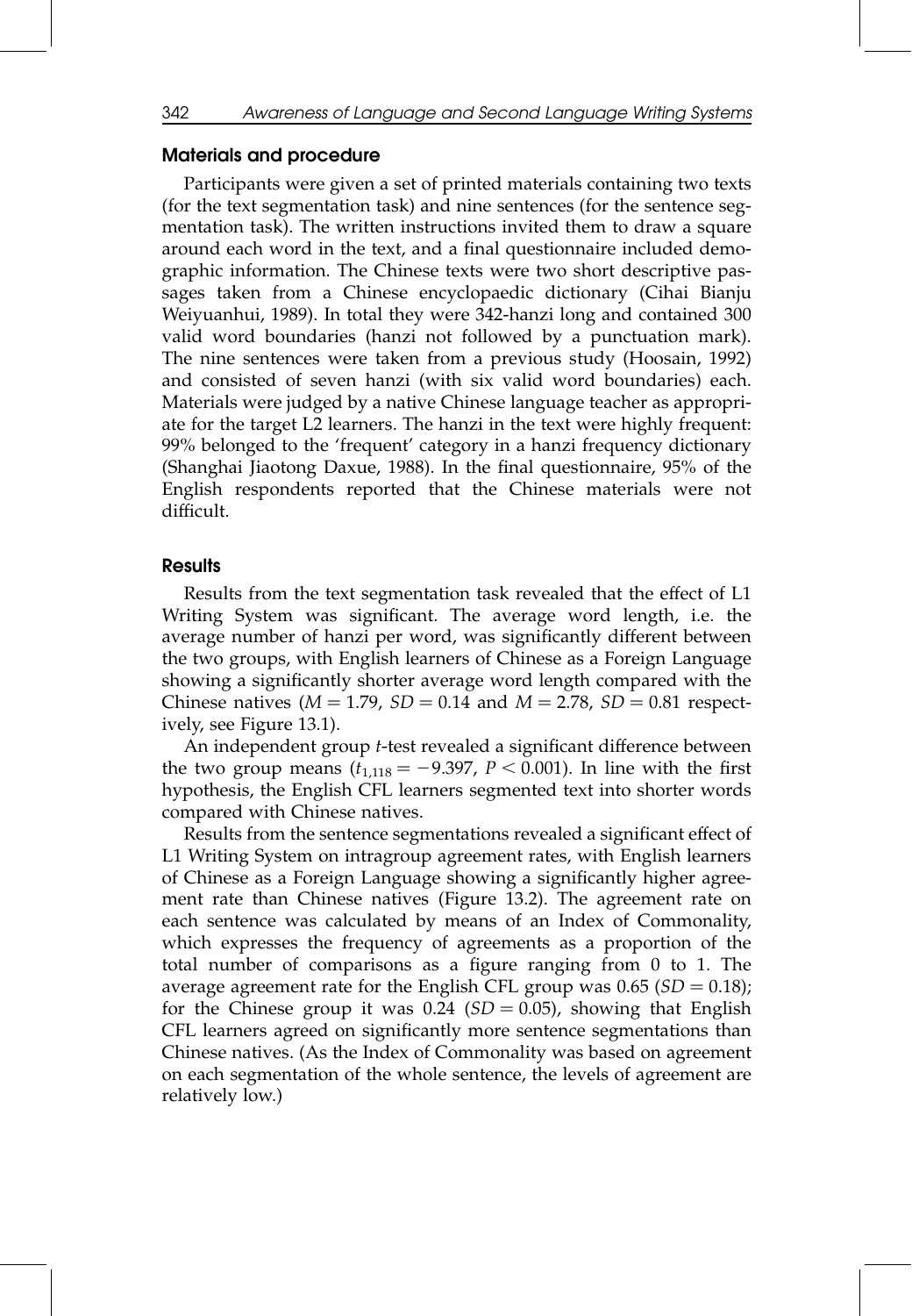

Figure 13.1 Average word length (in hanzi<sup>2</sup>) by group

A repeated measures t-test by item revealed that the difference between the two groups was significant ( $t_{1,8} = 6.83$ ,  $P < 0.001$ ), showing that, in line with the second hypothesis, the English CFL learners had a higher intragroup agreement rate than the Chinese natives.

#### Analysis of results

Since both groups were segmenting the same materials in the same language and writing system, differences can only be attributed to differences in word awareness, and not to differences between the languages and/or writing systems being segmented, as could be the case with cross-linguistic comparisons. These results show that English learners of Chinese have a different approach to Chinese word segmentation to Chinese natives, and agree more with each other's approach to identifying words. But on the other hand they are also affected by the Chinese language and writing system. The English group was far from the almost 100% agreement that English natives show when segmenting English materials. This is due to characteristics of the Chinese writing system, notably the lack of interword spacing and the important role of the morpheme/hanzi.

In line with the hypotheses, exposure to a first language writing system that marks word boundaries resulted in shorter words and higher agreement rates in the segmentation of a second language, but it is not clear why this should be so. In order to understand why English CFL learners identify shorter Chinese words than Chinese natives,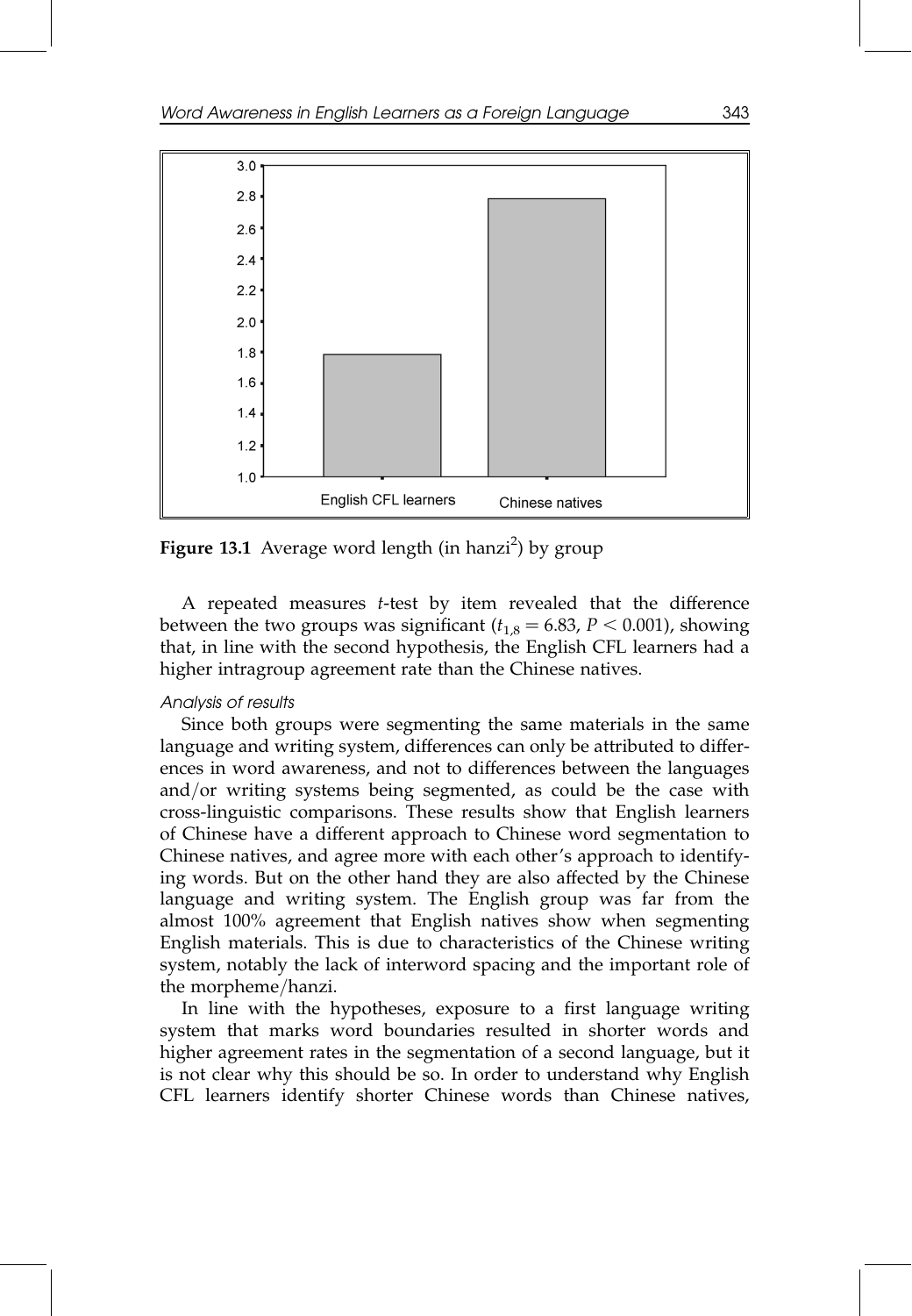

Figure 13.2 Intragroup agreement rates by group

further analyses were performed on the linguistic units marked as words by both groups.

#### Reasons for different word lengths

Two main differences between the Chinese and the English groups seem to have led to differences in word lengths. English CFL learners mostly treated function words as words, while Chinese natives considered them as both words and affixes (affixed to the preceding, or sometimes following, content word). English CFL learners also segmented nominal compounds in smaller units, while Chinese natives considered them as single words. For instance, let us consider the following sevenhanzi phrase:

| Chinese text:                                              | 十七世纪              |  | 的欧    | 洲     |
|------------------------------------------------------------|-------------------|--|-------|-------|
| Transcription:                                             | $/si$ tchi si tci |  | ty ou | tsou/ |
| Hanzi meaning: Ten seven age epoch de Europe continent     |                   |  |       |       |
| English translation: The Europe of the Seventeenth century |                   |  |       |       |

This is how it was segmented by most English CFL learners (dots represent where participants drew word boundaries):

十七·世纪·的·欧洲 ('seventeenth century de Europe', four words).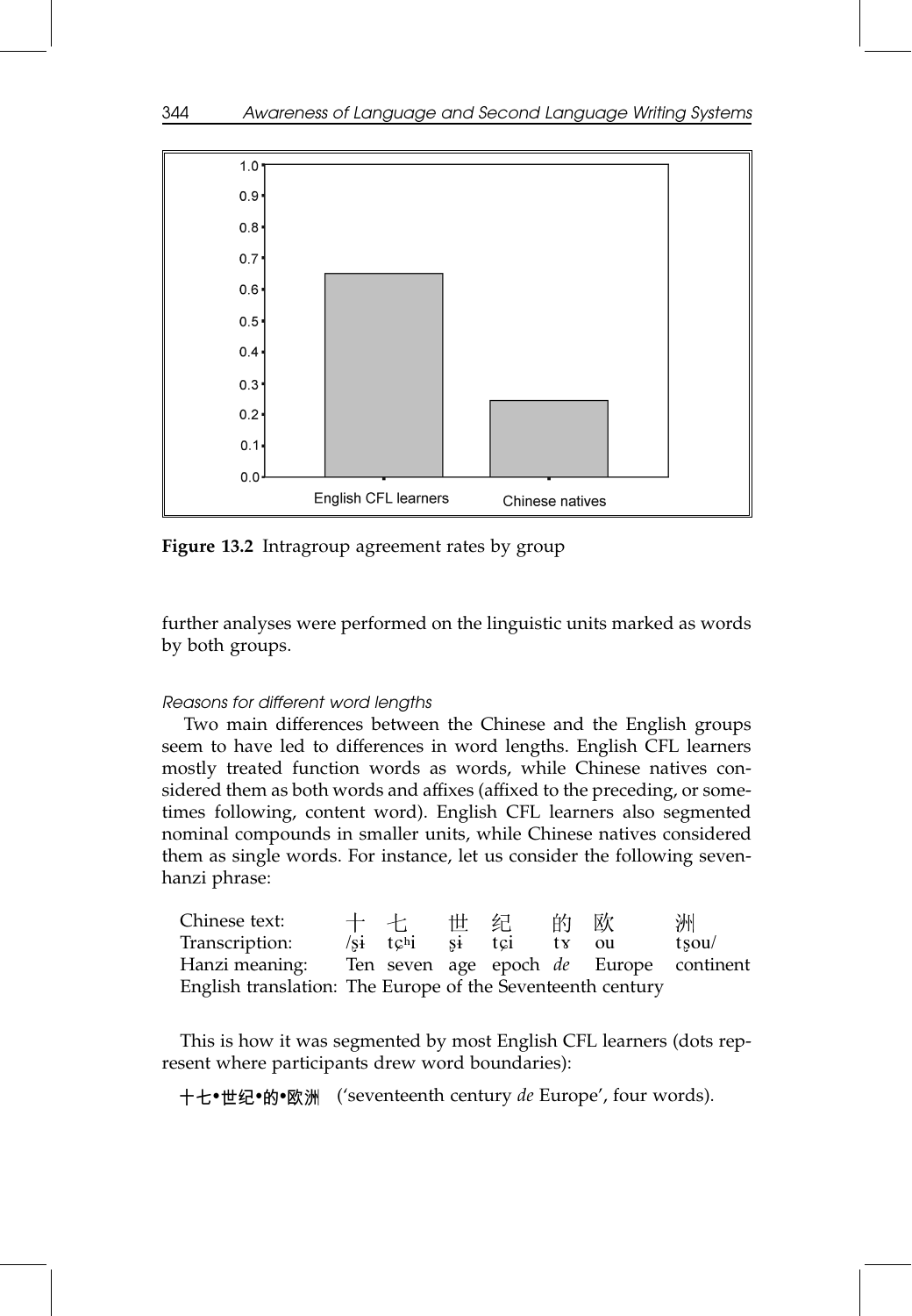Most Chinese natives segmented it as follows:

十七世纪的•欧洲 ('seventeenth-century-de Europe', two words)

or

十七世纪•的•欧洲 ('seventeenth-century de Europe', three words).

The results from the Chinese group are in line with previous findings that Chinese natives consider compounds and phrases as words and attach function words to content words (Hoosain, 1992; King, 1983). T-test comparisons were performed on the two groups/treatment of de (the most frequent function word in Chinese) as a word and on the treatment of four-hanzi nominal compounds as words, and both differences were statistically significant (Figures 13.3 and 13.4). Obviously when nominal compounds are considered one word and function words are affixed to content words, the average word will be longer than when nominal compounds are segmented and function words considered words.

#### Reasons for different agreement rates

Going back to the short phrase presented above, the distinction between the two groups' segmentations was not as clear-cut as it looked above. At closer view, the segmentation patterns of the Chinese group were much more complex. While 83% of Chinese participants considered 欧洲 ('Europe') as one word, another 12% considered 十七世纪的欧洲 all as one word ('17th-century-de-Europe'), and the remaining 5% considered 的欧洲 ('de-Europe') as one word. Regarding  $+ \pm \frac{m}{2}$ 的 ('Seventeenth century de'), as many as five different segmentations were suggested:

十七世纪的 十七世纪•的



Figure 13.3 Segmentation of *de* by group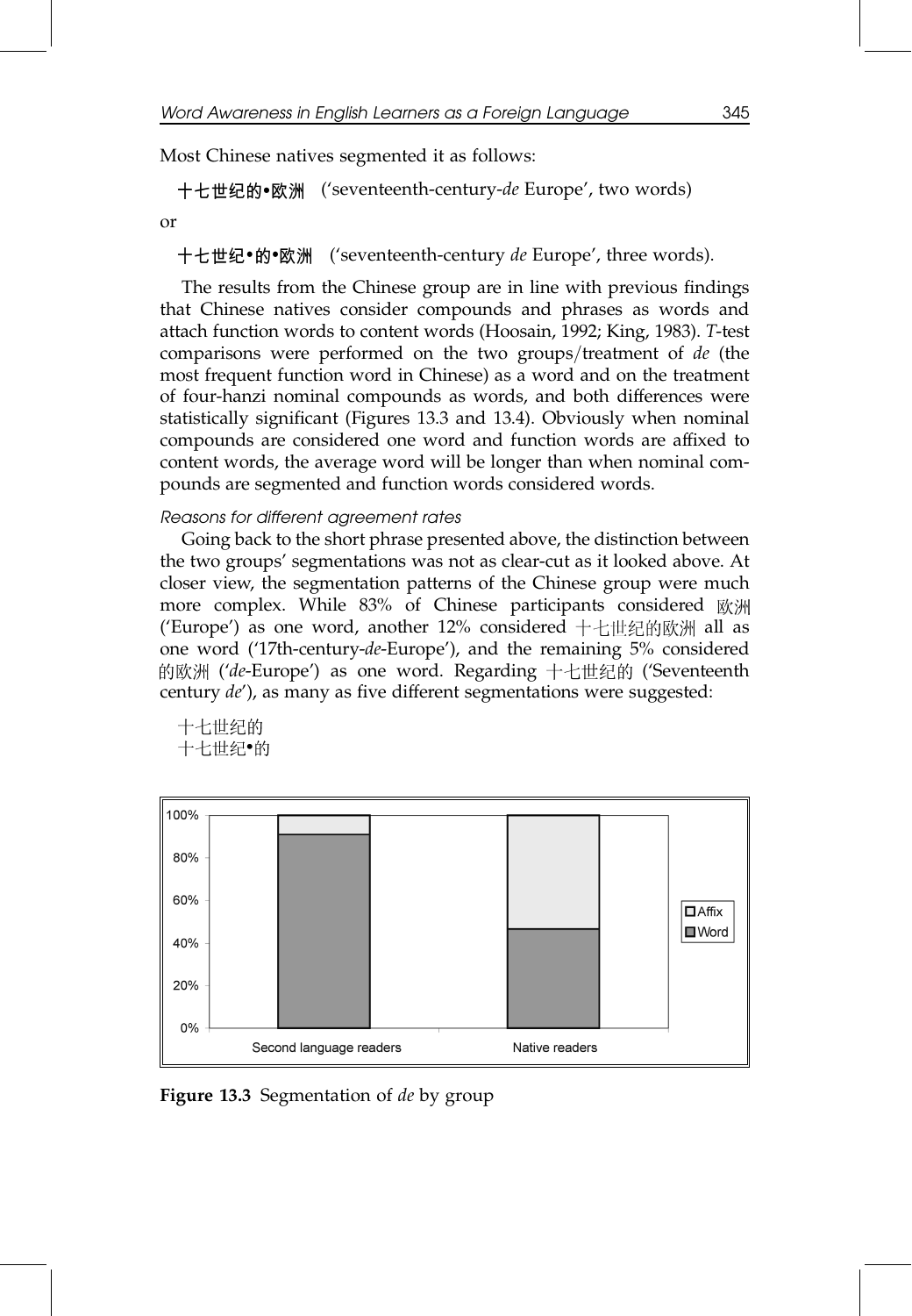

Figure 13.4 Segmentation of four-hanzi nominal compounds by group

十七 世纪的 十七 世纪 的 十•七•世纪•的

Obviously such a variety of segmentations on such a short string explains the high levels of disagreement on word segmentation in the Chinese group, in line with previous findings in the literature (Hoosain, 1992). With regard to the English CFL learners group, although 85% of English participants segmented the phrase as  $+\pm\cdot\text{tr}(\mathcal{L})\text{-}\mathcal{L}(\mathcal{L})\text{-}\mathcal{L}(\mathcal{L})$ ('Seventeenth century de Europe'), it is worth noting that another 10% considered  $+$ 七世纪 ('Seventeenth-century') as one word, in line with the Chinese natives' segmentation, and the remaining 5% segmented 'seventeen' in two words,  $+$  and  $+$  ('ten' and 'seven'). Compared with the English group, the Chinese group presented a wider variety of segmentation, with a lower percentage of participants agreeing on one main segmentation, but interestingly the English group also presented some minority segmentations. This explains the low intragroup agreement rate of the Chinese group, and the higher but still relatively low level of agreement in the English group.

Besides differing on the levels of intragroup agreement, the two groups also differed in the levels of self-consistency (intrajudge agreement). When the text contained the same lexical item twice, the English CFL learners tended to treat the same hanzi or hanzi strings in the same way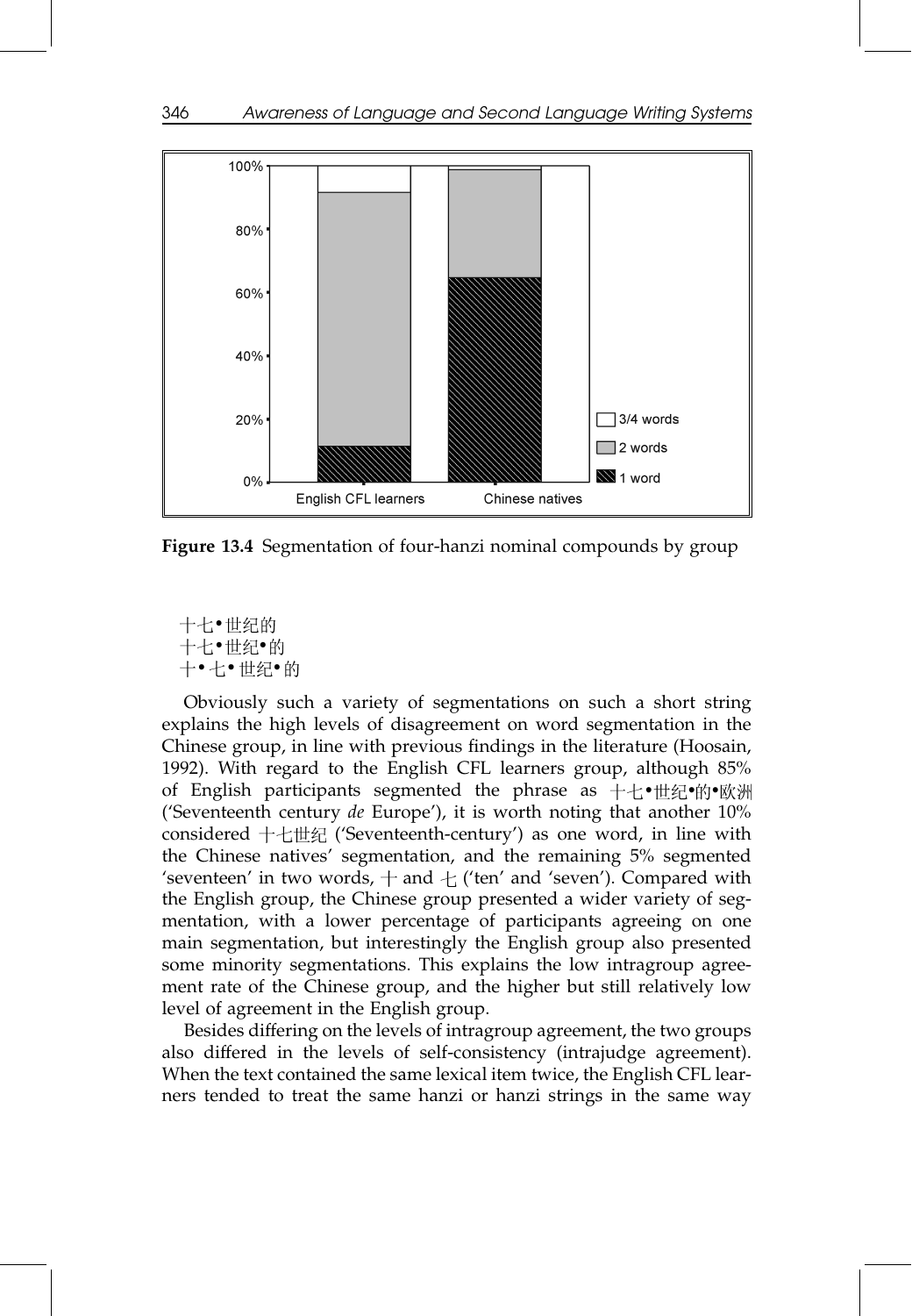throughout, but Chinese natives treated the same hanzi or hanzi strings differently in the same text. This characteristic of the Chinese natives' performance had already been noted in the literature with reference to the segmentation of de and of the negation bu (King, 1983). In the present research, this lack of self-consistency appeared both in the segmentation of de (which occurred 12 times in the text) and in the segmentation of nominal compounds (two compounds occurred twice each). The English CFL learners showed significantly higher self-consistency in the segmentation of both de and the repeated compounds, but they too were not 100% self-consistent.

But why do Chinese participants show lower levels of intragroup agreement and self-consistency in word segmentation? This is because the two groups' approaches to word segmentation are different. The Chinese use a higher number of word segmentation strategies and a wider variety of them compared with the English CFL learners.

#### Word segmentation strategies

In the final questionnaire, participants were asked to describe their word segmentation criteria. An analysis of the answers revealed quantitative and qualitative differences between the two groups. English CFL learners applied fewer and less varied segmentation criteria, and while some criteria were common to both groups, others were only mentioned by one group or the other.

The following are typical descriptions of how an English CFL learner segments Chinese text into words:

'Whether in English it is a word or not'

'Counted English equivalent as one word *þ* Chinese grammatical particles as one word.'

Translation into English was the most frequently reported strategy in the English CFL group, reported by 36% of respondents, 47% of whom indicated it as their only strategy. This could partly explain the higher levels of intragroup agreement and self-consistency.

The Chinese group reported more varied and complex word segmentation strategies, which included various criteria, sometimes organised in a sequence as in the following example:

'I use the following stages: (1) I first segment the sentence in subject and predicate; (2) I then segment each part into the smallest units according to the word's meaning and word class, but at the same time I consider completeness of meaning, I don't simply segment according to word class, for instance: 学生生活 ['student-life'] and 锻炼身体 ['bodybuilding'] [make one word]; (3) Finally, I rely on intuition, and the rhythm when I read it.' [all translations by the author]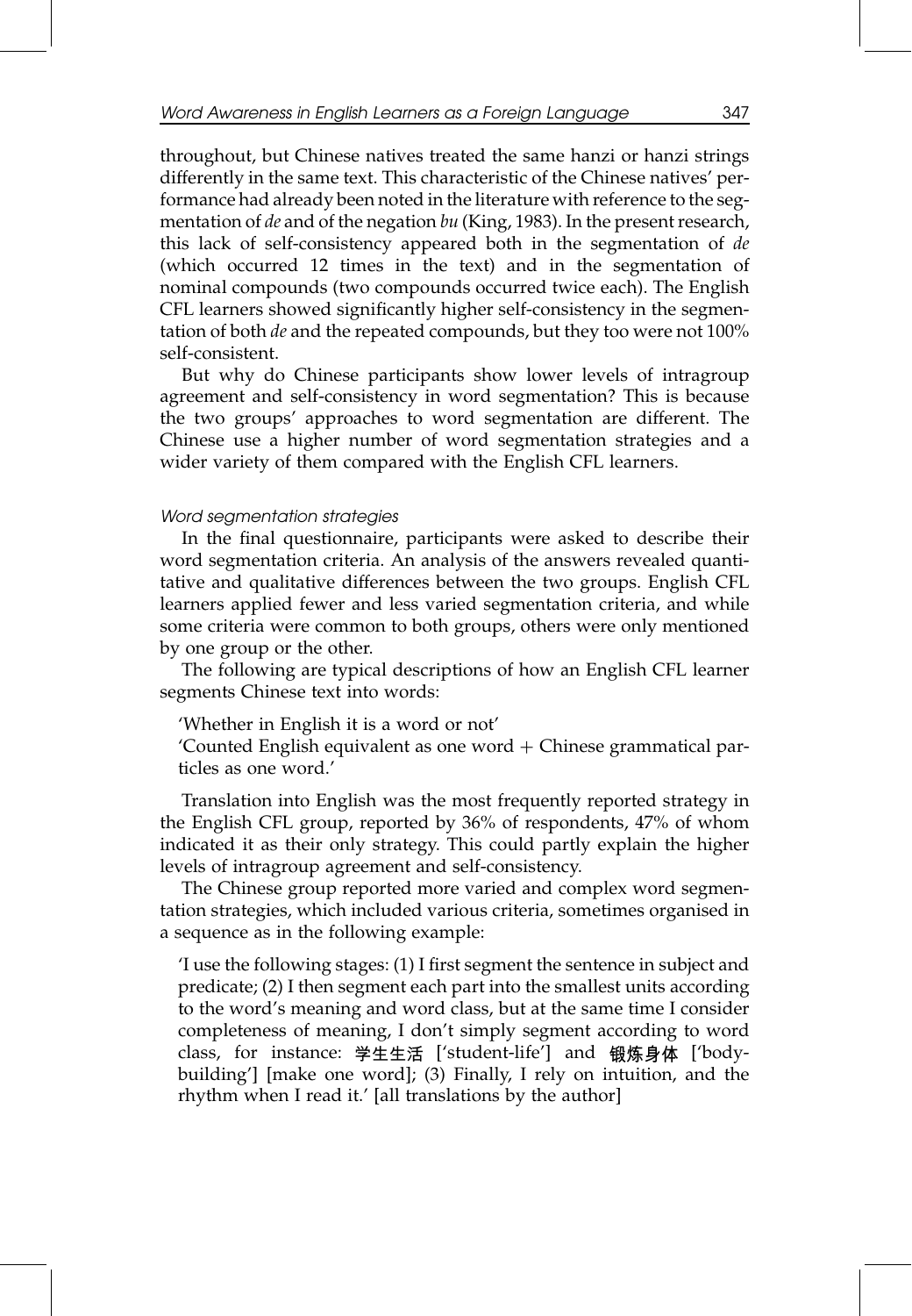Although not all the Chinese participants gave such elaborate answers, some of their answers contained as many as five different word segmentation criteria, while the overwhelming majority of English participants (81%) reported only one criterion. Using more than one criterion naturally leads to more varied segmentations.

Besides reporting different numbers of criteria, the two groups also reported using different criteria. For instance, as mentioned above, the most frequently used criterion in the English group was translation into English; this hardly ever occurred in the Chinese group (who had no or minimal knowledge of English). The most striking difference is the overwhelming use of syntactic strategies by the Chinese group (dividing subject, verb and object; dividing nouns, verbs, adverbs and adjectives; etc.) reported by 45% of respondents. While a couple of English CFL learners reported using 'grammar', they did not explain how they used it.

Arguably the most interesting difference is that the Chinese group reported the use of prosodic strategies for word segmentation. For instance, one of the Chinese respondents wrote:

'I segment according to the spoken intonation. [...] When we speak, there are always some pauses, and I use these pauses to segment.'

A variety of prosody-based criteria were reported, including pauses in speaking or in reading, intonation and rhythm. While such criteria were reported by 18% of Chinese respondents, the English group did not report them at all (only one respondent reported using the 'tempo of the text'). This prosodic approach could explain why de was not considered a word (phonologically it behaves as a clitic). It could also explain its apparently inconsistent treatment by the Chinese group, which could be determined by prosodic context, as proposed by King (1983).

Sometimes the two groups reported using similar criteria, but from different viewpoints. If all criteria are classified by type of strategy (semantic strategies, syntactic strategies, intuition, etc.), it appears that both groups mostly used semantic strategies, which include considering the meaning of each hanzi, considering words as units of meaning, analysing the sentence meaning, etc. But while English CFL learners mostly looked at the meaning of single hanzi or words, the majority of Chinese respondents were preoccupied with the meaning of longer units and stressed the importance of keeping units of meaning together within the same word. For instance, one Chinese participant wrote:

'I do a complete segmentation depending on the meaning of the whole sentence, I don't just mechanically segment into the smallest words. That way, one loses coherence and completeness of meaning.'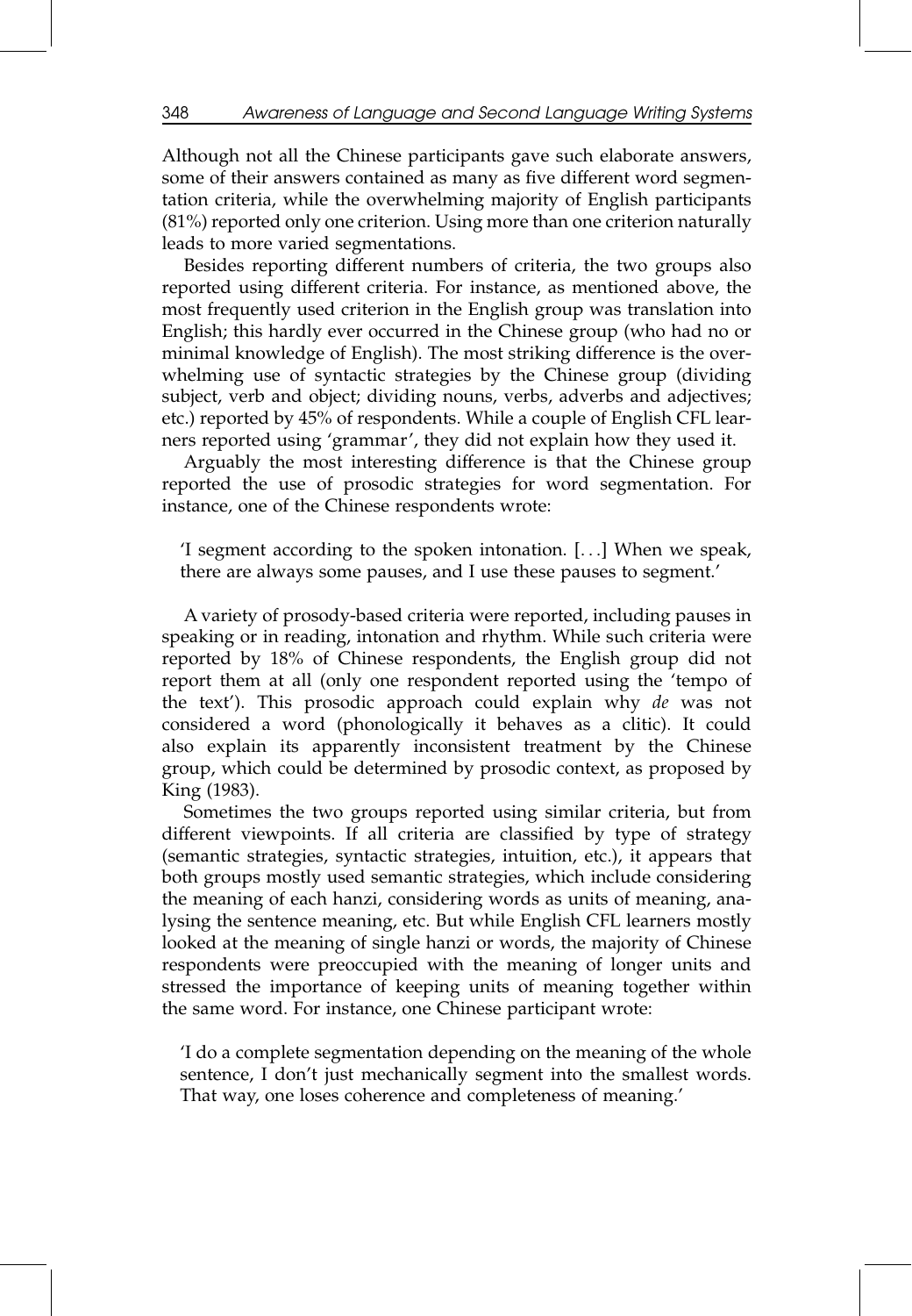This probably explains why the Chinese group did not segment nominal compounds into smaller words.

Segmentation strategies can explain the differences in word length and intragroup agreement between the two groups, as well as differences in the two groups' self-consistency. When only one strategy is used, and it mostly consists of English translation (as is the case with English CFL learners), the same hanzi or hanzi string will be segmented in the same way by different participants and by the same participant on different occasions. When different participants apply different criteria, and each participant employs more than one criterion (so that different criteria can take priority in different contexts), this leads to the more varied segmentations seen in the Chinese group.

#### **Discussion**

It appears that English learners of Chinese as a Foreign Language have a different concept of the Chinese word compared with Chinese natives. The two groups do not only differ in how they identify words, they differ in their view of what constitutes a Chinese word: for most Chinese natives it is a syntactic unit, while for most English CFL learners it is the equivalent of an English word; for both groups a word is a unit of meaning that cannot be further segmented, but for English CFL learners this means a mono- or disyllabic unit, while for Chinese natives this includes longer compounds and phrases; for Chinese natives it is also a prosodic unit that can be identified by means of pauses and intonation units, a possibility that never occurs to English CFL learners.

But the Chinese word awareness of English CFL learners is not simply a consequence of cross-orthographic influence. They can use their L1 English word awareness to analyse L2 Chinese; but, unlike French-English bilingual children, who use their awareness of French words to segment English (Bialystok, 1986), CFL learners cannot simply 'transfer' their L1 word awareness because they are affected by characteristics of the Chinese language and writing system. English CFL learners obtain lower intragroup agreement rates and self-consistency when segmenting Chinese than they would obtain in segmenting English texts. This is due to the Chinese writing system: it is partly due to its lack of interword spacing, and partly to the centrality of the morpheme/hanzi that imposes itself on CFL learners as well. Those English CFL learners who considered  $+$   $\pm$   $\frac{11}{2}$  ('Seventeenth-century') as one word have developed a concept of word (or at least of the Chinese word) which is different from the concept of word in monolingual English natives and in line with the Chinese concept of an unbreakable unit of meaning; those who divided  $+$  'seventeen' into two words ('ten' and 'seven') were influenced by the important role of the morpheme/hanzi; in both cases, their segmentations are not the results of simply translating into English. The percentage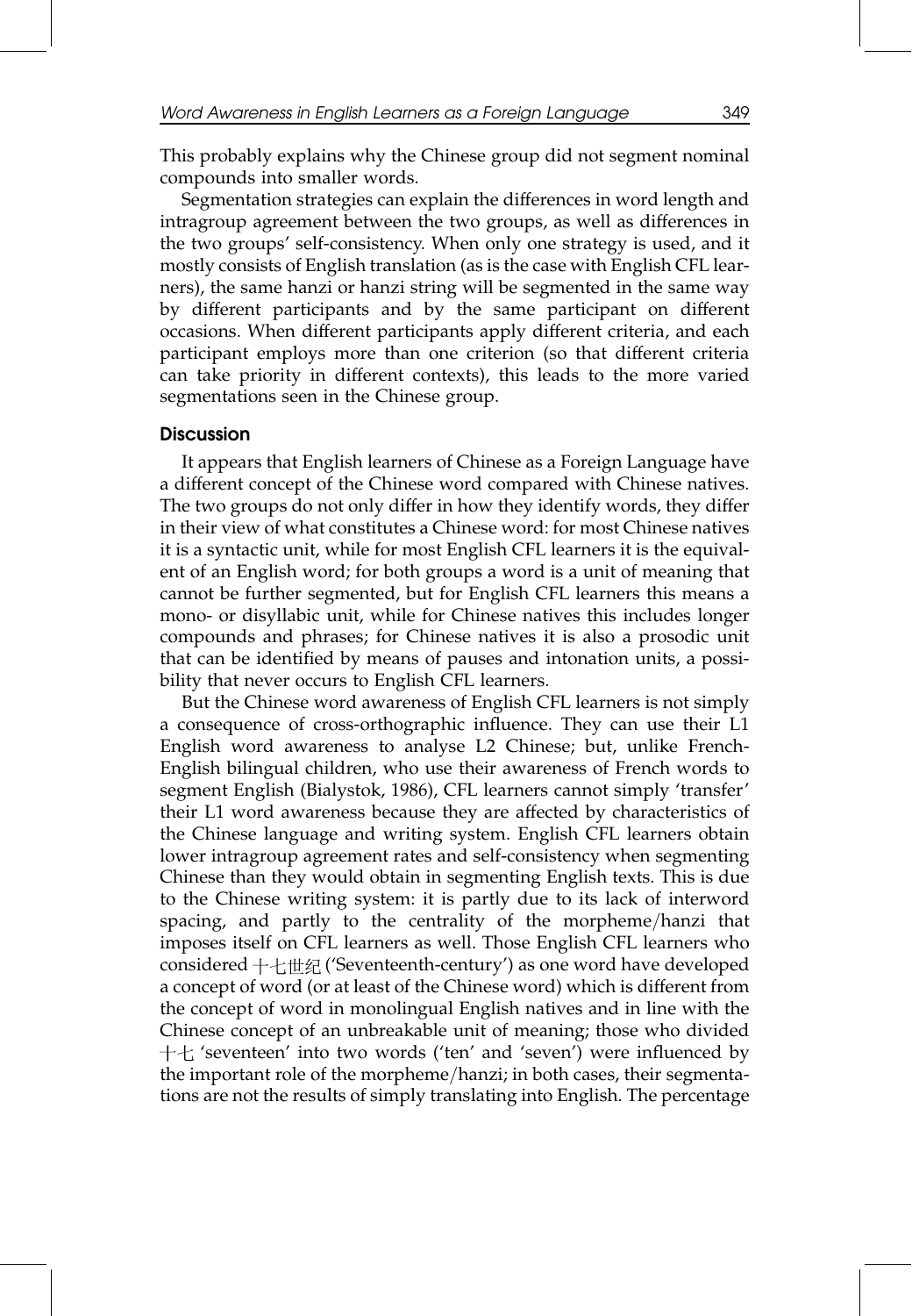of English participants who at least occasionally showed such 'Chinesestyle' segmentations testifies to the impact of the Chinese language and writing system on their concept of the Chinese word. The effects of the Chinese writing system also surface in the descriptions of their word segmentation criteria: there is the difficulty of deciding what a word is in the absence of interword spacing ('Difficulty in deciding whether to split up names, esp. names of centres, e.g. 人口研究中心 [Population Research Centre] all one word? Or 3 separate ones?') and there is the centrality of the hanzi as a unit of meaning; one felt 'Each character is a word; however there are many two character phrases that are words'. And in fact a few CFL learners reported difficulty in deciding what constitutes a Chinese word: 'A difficult question to answer'; 'I don't really know!'. Even the authority of reference tools becomes questionable when tools in the two languages differ: while one learner showed a typical reliance on the authority of dictionaries: 'If I know I can find it in the dictionary it must be a word', another noted: 'It's difficult because 中华人民共和国 [People's Republic of China] will probably appear as ONE word in the dictionary'.

#### The multi-competent L2 user and language awareness

These results support the theory of multi-competence, that is the knowledge of two or more languages in one mind (Cook, 1991). Literate L2 users not only have two or more languages in their minds, they also have two or more writing systems (see discussion in the introduction to this book). Their use and their knowledge of their languages and writing systems are different from the use and knowledge of native users of the target language and writing system, and are influenced by the two (or more) languages and the two (ore more) writing systems in the multi-competent L2 user's mind. In this way, the multi-competent English learner/user of Chinese as a Foreign Language has a different knowledge of the Chinese language to Chinese natives.

English CFL learners have a different concept of the Chinese word, compared with natives. But what is actually happening in the minds of these L2WS users? Do they have a different concept of the Chinese word coexisting with their concept of the English word, or is their overall concept of word changing? In addition to the results from this research, informal conversations with other CFL users revealed interesting cases: an Italian CFL user reported discovering the existence of morphemes when she started studying Chinese and then applying the same concept to her first language; an English CFL user, asked to translate some Chinese sentences into English, wrote all the English compounds corresponding to two hanzi in the Chinese text (such as  $\frac{1}{2}$   $\pi$ , <tablecloth>) as two separate English orthographic words (<table cloth>) and wrote: 'I'm not sure what constitutes a word really – for example table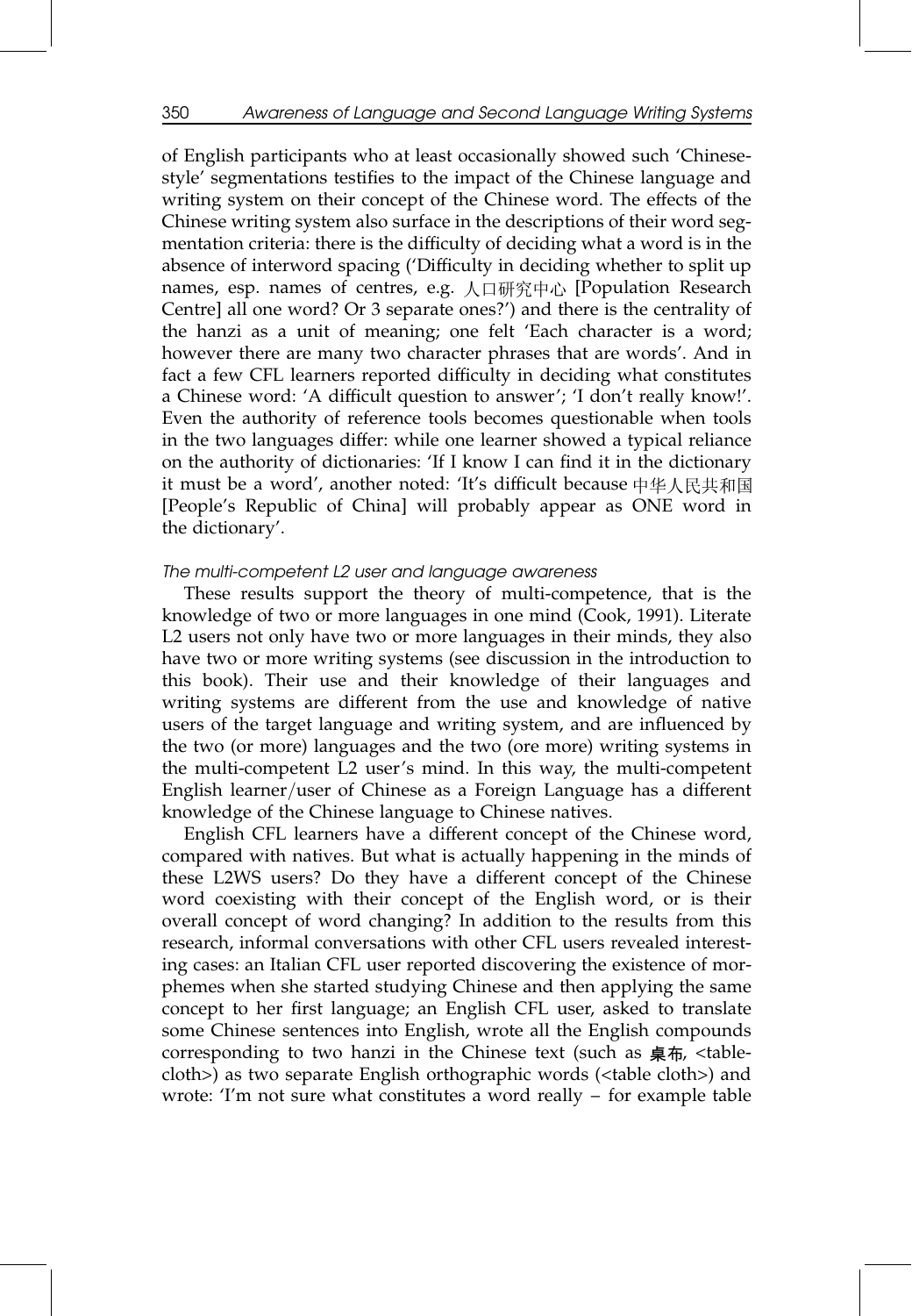cloth – is that two words in English? Is it the same in Chinese?'. While this is of course anecdotal evidence, it is still interesting.

On the other hand, other CFL users think that words are self-evident and universal units of language analysis. They criticize the Chinese natives' view of language as made of hanzi and their habit of putting hanzi together to create new words that do not exist in dictionaries (e.g. Hannas, 1997). The negative view of the Chinese lack of word awareness also creeps into Chinese language textbooks, as in the following (co-authored by a CFL user): 'Most Chinese still think of their language as consisting of characters rather than words' (T'ung and Pollard, 1982: 2). Although the authors explain that this view facilitates Chinese reading, and proceed to teach both spoken words and hanzi, they do not explain why the Chinese think their language is made of hanzi, and the use of the word 'still' implies that this view is incorrect rather than different. And while some CFL users work to produce word-based Chinese reference tools (e.g. the ABC Dictionaries series: DeFrancis, 1996; or the word index to a hanzi dictionary, Mair, 2003), other CFL users comment that these word dictionaries might be more difficult to use than hanzi dictionaries (Light, 1998). And while some CFL users fight to get romanised library catalogues written in words rather than syllables, according to the 'rational aggregation of Sinitic syllables into words', others find syllable-based catalogues easier to search or to produce because they have 'absolutely no faith in [their own] ability to separate the words correctly' (see Chinese Kenyon archives, 2000).

It appears that there is much variability in how English-speaking CFL users react to the impact of a different writing system and related views of language. While reliance on L1 word awareness is their main approach to identifying L2 words, CFL learners show signs of developing a new concept of the Chinese word different from the concept of the English word, as a consequence of exposure to the Chinese writing system.

#### Orthographic relativism and Chinese word awareness

These research findings support orthographic relativism, the view that writing systems affect their users' views of language. Previous research showed that native speakers of the same language analyse their first language differently if they learnt to read it through the medium of different writing systems (Prakash, 2000; Read *et al.*, 1987); the present study shows that L1 and L2 users show different awareness of the same linguistic units in the same language if they were exposed to different first language writing systems.

But how many of these differences can be attributed to the participants' L1 writing system, rather than to bilingualism? Given the lack of orthographic conventions for word boundaries, both English and Chinese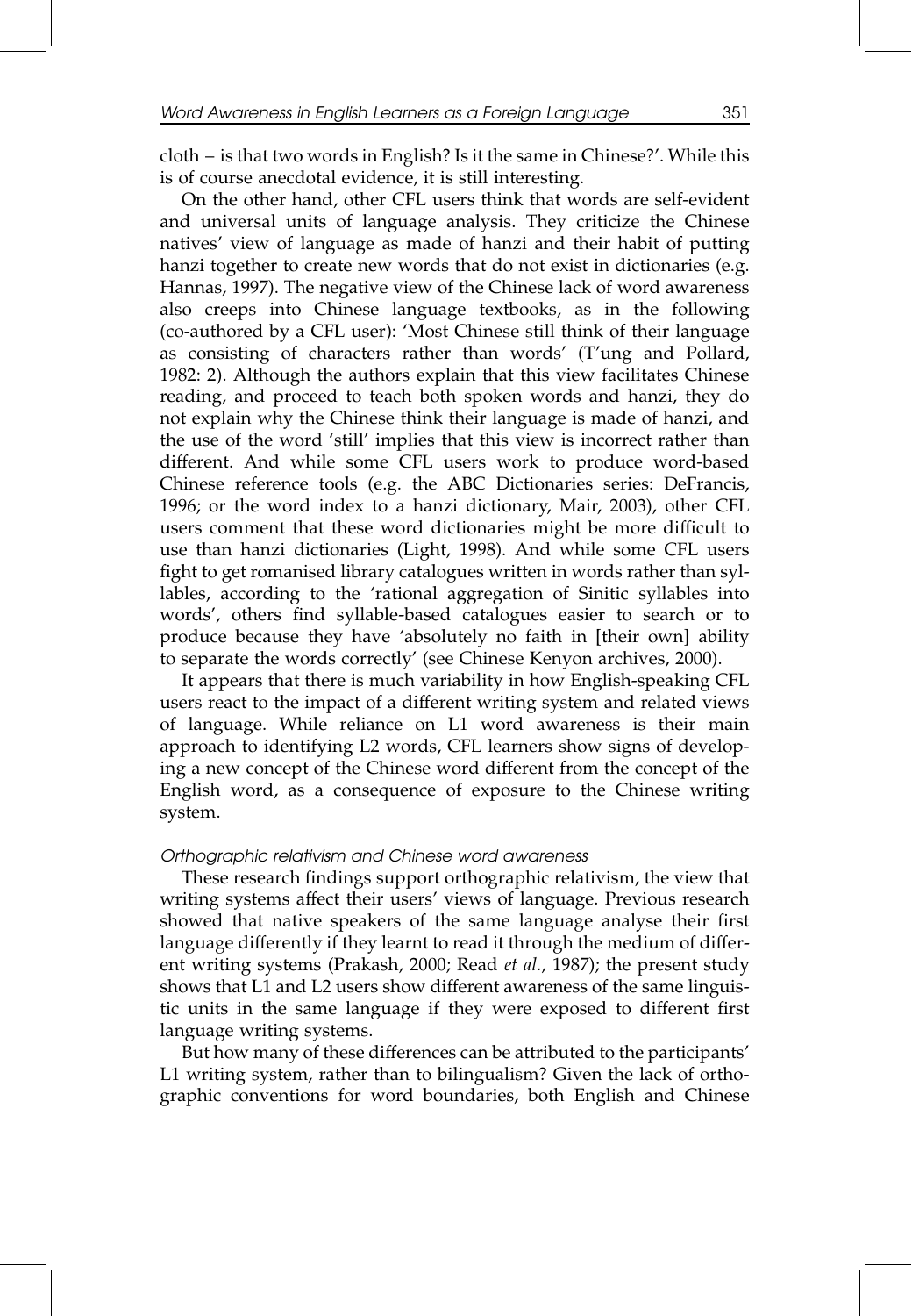#### 352 Awareness of Language and Second Language Writing Systems

natives trying to segment Chinese find themselves in the same situation as preliterates or illiterates. But while the word segmentations of Chinese natives are reminiscent of the word segmentations of English preliterates, those of English CFL learners are not. This is evident in at least three aspects:

- (1) English preliterates mostly do not consider function words as words, but either attach them to the following content word or ignore them altogether; Chinese literates also often considered function words to be affixes, and interestingly a small percentage of them ignored function words altogether, i.e. did not mark them as either words or parts of words.
- (2) Both English preliterates and Chinese literates often do not segment compounds and phrases in smaller words.
- (3) Both English preliterates and Chinese literates sometimes rely on prosody to identify words: stress units for English children; intonation groups, potential pauses, etc. for Chinese literates.

English CFL learners mostly do not show such features of preliterates' word segmentation: function words are mostly considered words, compounds and phrases are segmented and prosodic clues are not taken into account. Interestingly, this is in line with the spacing conventions of the English writing system, where function words are represented as orthographic words – 'in', 'on' and 'the' (unlike some function words in the Arabic and Hebrew writing systems, see Bauer, 1996); compounds are variable, going from 'table napkin' to 'table-knife' to 'timetable' (unlike in the Dutch writing system); and prosodic boundaries are not reflected in spacing conventions (unlike in the Thai or Khmer writing systems, see Coulmas, 1999; Diller, 1996). It therefore appears that previous experience of learning a word-spaced writing system is at least partly the cause of the differences between the Chinese and English participants' view of the Chinese word. Of course this parallel between Chinese adults and English preliterates cannot be taken as evidence that the differences between Chinese and English users of Chinese are due to their respective writing systems. To demonstrate this causal link it would be necessary to compare CFL learners with different L1 writing system backgrounds. The next step could be a comparison of English and Japanese CFL users, because the Japanese writing system does not mark word boundaries with spacing, some of its graphemes (kanji) represent morphemes, and the alternation of morphemic and syllabic graphemes (kanji and kana) segments the written text differently from English orthographic conventions. In any case, it is interesting to note that the L1WS orthographic conventions are sometimes also present in the word segmentations of professional linguists; when trying to identify word boundaries for previously unwritten languages, linguists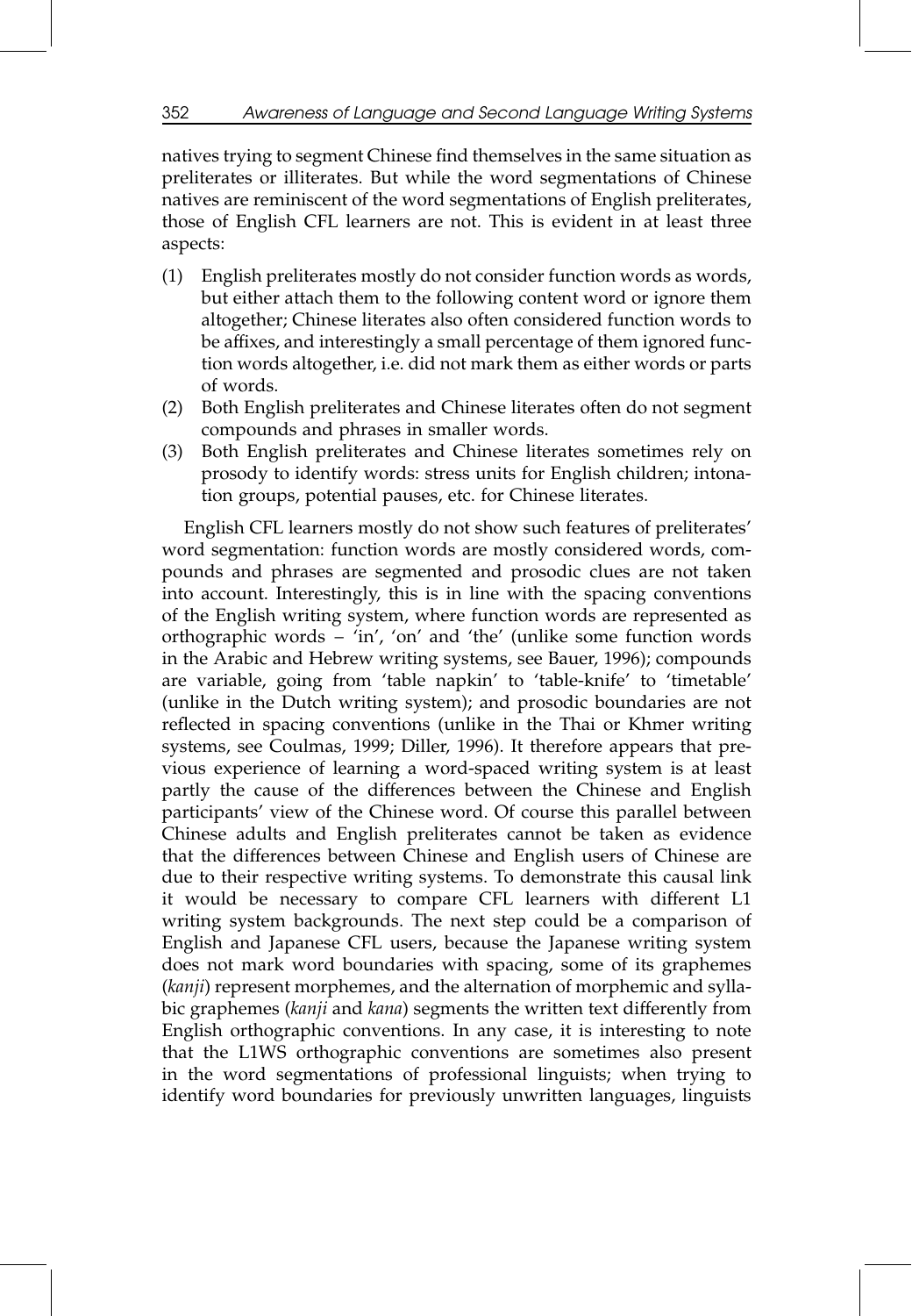sometimes rely on the orthographic conventions of English or French (see criticism in Van Dyken and Kutsch Lojenga, 1993).

In conclusion, native users of English and Chinese have different concepts of the Chinese word and different approaches to word segmentation. English CFL learners, while mostly relying on their English word awareness, also show effects of their L2 writing system. The presence of two writing systems in the minds of these multi-competent L2 and L2WS users may lead to a new awareness of the Chinese word, and possibly of the word.

#### Acknowledgements

The study reported here formed part of the author's doctoral thesis (Bassetti, 2004), which was supported by a Postgraduate Studentship by the Economic and Social Research Council.

#### **Notes**

- 1. Whether the word is a valid linguistic construct or not is totally irrelevant here; a construct does not need to be scientifically valid in order to affect people's thinking. Indeed, astrological signs are used by some people to interpret human behaviour, regardless of whether they are considered valid constructs by psychologists.
- 2. Words cannot be shorter than one hanzi.

#### References

- Bassetti, B. (2004) Second language reading and second language awareness in English-speaking learners of Chinese as a foreign language. PhD thesis, University of Essex, Colchester, UK.
- Bauer, T. (1996) Arabic writing. In P.T. Daniels and W. Bright (eds) The World's Writing Systems (pp. 559–64). Oxford: Oxford University Press.
- Ben-Dror, I., Frost, R. and Bentin, S. (1995) Orthographic representation and phonemic segmentation in skilled readers: a cross-language comparison. Psychological Science 6 (3), 176 – 81.
- Bialystok, E. (1986) Children's concept of word. Journal of Psycholinguistic Research 15, 13 –32.
- Bialystok, E. (2001) Bilingualism in Development: Language, Literacy, and Cognition. Cambridge: Cambridge University Press.
- Bialystok, E., Majumder, S. and Martin, M.M. (2003) Developing phonological awareness: Is there a bilingual advantage? Applied Psycholinguistics 24, 27 –44.
- Bruck, M. and Genesee, F. (1995) Phonological awareness in young second language learners. Journal of Child Language 22, 307-24.
- Bugarski, R. (1993) Graphic relativity and linguistic constructs. In R.J. Scholes (ed) Literacy and Language Analysis (pp. 5–18). Hillsdale, NJ: Lawrence Erlbaum.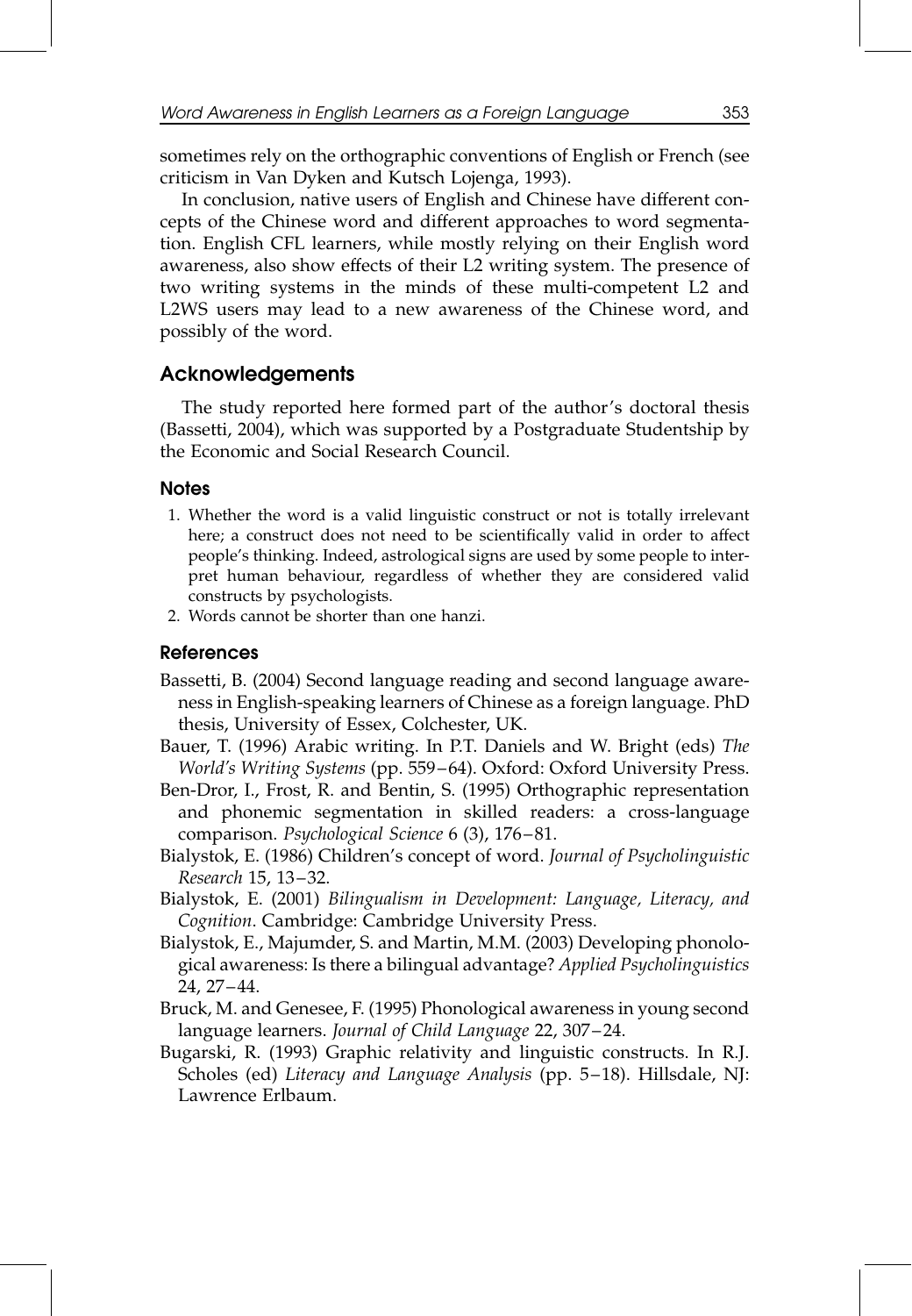- Chao, Y.-R. (1968) A Grammar of Spoken Chinese. Berkeley: University of California Press.
- Chao, Y.-R. (1976) Rhythm and structure in Chinese word conceptions. In Y.-R. Chao (ed) Aspects of Chinese Sociolinguistics (pp. 275 – 92). Stanford: Stanford University Press.
- Chinese Kenyon archives (2000) Archives of the 'Chinese@kenyon.edu mailing list'. At http://lbis.kenyon.edu/services/archive/ $\sim$ chinese/ 2576.html.
- Cihai Bianju Weiyuanhui (1989) Ci Hai. Shanghai: Shanghai Cishu Chubanshe.
- Cook, V.J. (1991) The poverty of the stimulus argument and multicompetence. Second Language Research 7 (2), 103-17.
- Cook, V.J. (1997) The consequences of bilingualism for cognitive processing. In A.M.B. de Groot and J.F. Kroll (eds) Tutorials in Bilingualism: Psycholinguistic Perspectives (pp. 279–99). Mahwah, NJ: Lawrence Erlbaum Associates.
- Coulmas, F. (1999) The Blackwell Encyclopedia of Writing Systems. Oxford: Blackwell Publishers.
- DeFrancis, J. (1996) ABC Chinese-English Dictionary. Honolulu: University of Hawaii Press.
- Diller, A. (1996) Thai and Lao writing. In P.T. Daniels and W. Bright (eds) The World's Writing Systems (pp. 457–66). Oxford: Oxford University Press.
- Downing, J.A. (1970) Children's concepts of language in learning to read. Educational Research 12, 106–12.
- Downing, J.A. and Oliver, P. (1974) The child's concept of a word. Reading Research Quarterly 9 (4), 568–82.
- Edwards, D. and Christophersen, H. (1988) Bilingualism, literacy and meta-linguistic awareness in preschool children. British Journal of Developmental Psychology 6, 235 – 44.
- Ferreiro, E. (1997) The word out of (conceptual) context. In C. Pontecorvo (ed) Writing Development: An Interdisciplinary View (pp. 47–60). Amsterdam: Benjamins.
- Ferreiro, E. (1999) Oral and written words. Are they the same units? In T. Nunes (ed) Learning to Read: An Integrated View from Research and Practice (pp. 65 –76). Dordrecht, The Netherlands: Kluwer.
- Hannas, W.C. (1997) Asia's Orthographic Dilemma. Honolulu: University of Hawaii Press.
- Hoosain, R. (1992) Psychological reality of the word in Chinese. In H.-C. Chen and O.J.L. Tzeng (eds) Language Processing in Chinese (pp. 111– 30). Amsterdam: Elsevier Science Publishers.
- Hsia, S. (1992) Developmental knowledge of inter- and intraword boundaries: Evidence from American and Mandarin Chinese speaking beginning readers. Applied Psycholinguistics 13 (3), 341-72.
- King, P.L. (1983) Contextual factors in Chinese pinyin writing. PhD thesis, Cornell University.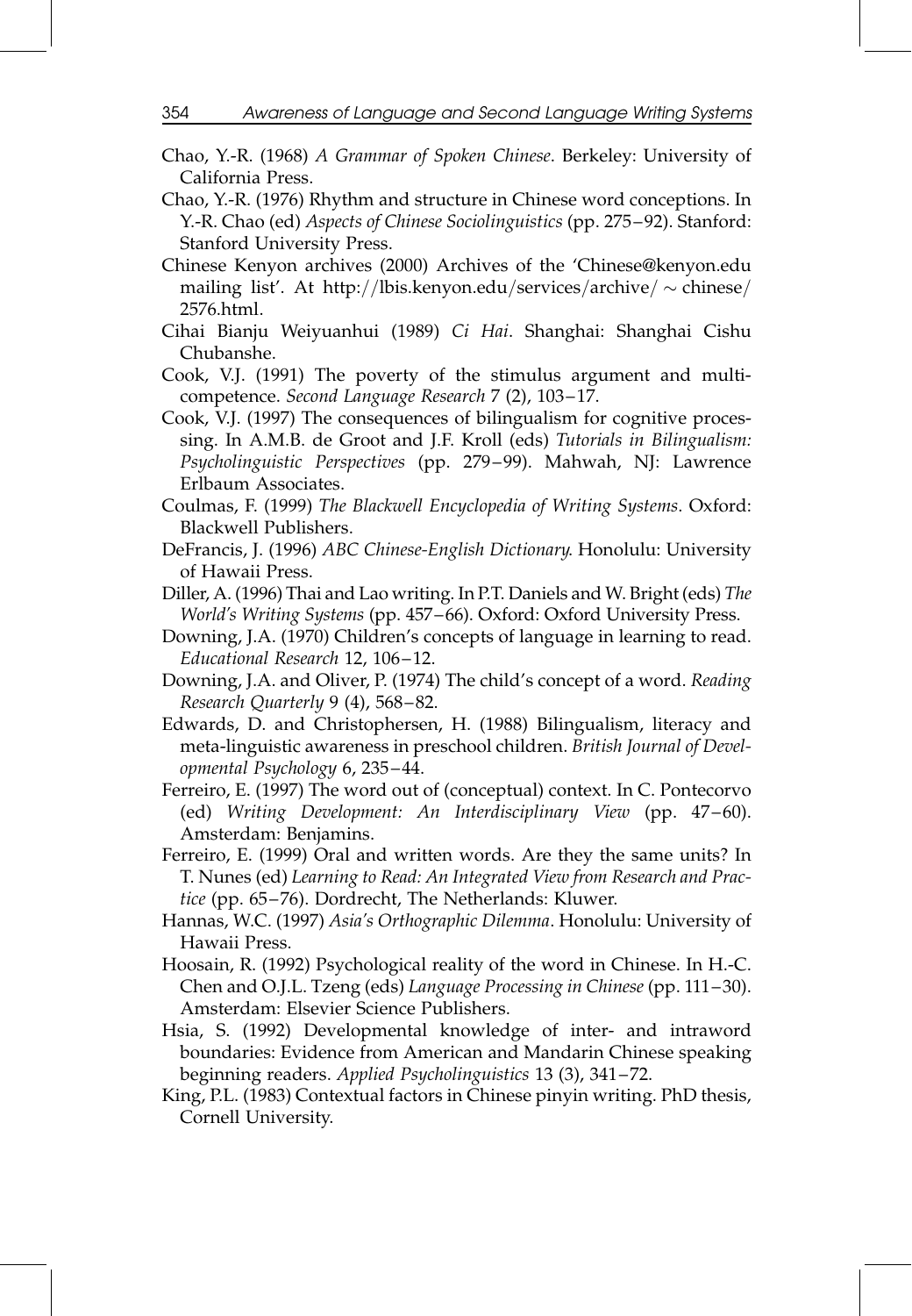- Leong, C.K. (1991) From phonemic awareness to phonological processing to language access in children developing reading proficiency. In D.J. Sawyer and B.J. Fox (eds) Phonological Awareness in Reading: The Evolution of Current Perspectives. New York: Springer-Verlag.
- Li, W., Anderson, R.C., Nagy, W. and Zhang, H. (2002) Facets of metalinguistic awareness that contribute to Chinese literacy. In W. Li, J.S. Gaffney and J.L. Packard (eds) Chinese Children's Reading Acquisition: Theoretical and Pedagogical Issues (pp. 87 – 106). Dordrecht: Kluwer Academic Publishers.
- Light, T. (1998) Review of ABC Chinese English-Dictionary [sic] edited by John DeFrancis with Bai Yuqing, Victor H. Mair, Robert M. Sanders, E-tu Zen Sun, and Yin Binyong. Journal of the Chinese Language Teachers Association 33 (1), 115-6.
- Lively, S.E., Pisoni, D.B. and Goldinger, S.D. (1994) Spoken word recognition: Research and theory. In M.A. Gernsbacher (ed) Handbook of Psycholinguistics. San Diego: Academic Press.
- Loizou, M. and Stuart, M. (2003) Phonological awareness in monolingual and bilingual English and Greek five-year-olds. Journal of Research in Reading 26 (1), 3-18.
- Mair, V.H. (2001) ABC Dictionary of Sino-Japanese Reading. Honolulu: University of Hawaii Press.
- Meltzer, H.S. and Herse, R. (1969) The boundaries of written words as seen by first graders. Journal of Reading Behavior 1, 3-14.
- Miller, K. (2002) Children's early understanding of writing and language: The impact of characters and alphabetic orthographies. In W. Li, J.S. Gaffney and J.L. Packard (eds) Chinese Children's Reading Acquisition: Theoretical and Pedagogical Issues (pp. 17 –29). Dordrecht: Kluwer Academic Publishers.
- Miller, K., Chen, S.-Y. and Zhang, H. (in preparation) Where the words are: Judgments of words, syllables, and phrases by speakers of English and Chinese.
- Nicoladis, E. and Genesee, F. (1996) Word awareness in second language learners and bilingual children. Language Awareness 5 (2), 80-90.
- Packard, J.L. (1998) Introduction. In J.L. Packard (ed) New Approaches to Chinese Word Formation: Morphology, Phonology and the Lexicon in Modern and Ancient Chinese (pp. 1 –34). Berlin, New York: Mouton de Gruyter.
- Prakash, P. (2000) Is phonemic awareness an artefact of alphabetic literacy?! Poster presentation, Association for Research in Memory, Attention, Decision Making, Intelligence, Learning and Organizational perception - 11, Texas (October 13 – 14, 2000).
- Read, C.A., Zhang, Y., Nie, H. and Ding, B. (1987) The ability to manipulate speech sounds depends on knowing alphabetic reading. Cognition  $24, 31 - 44.$